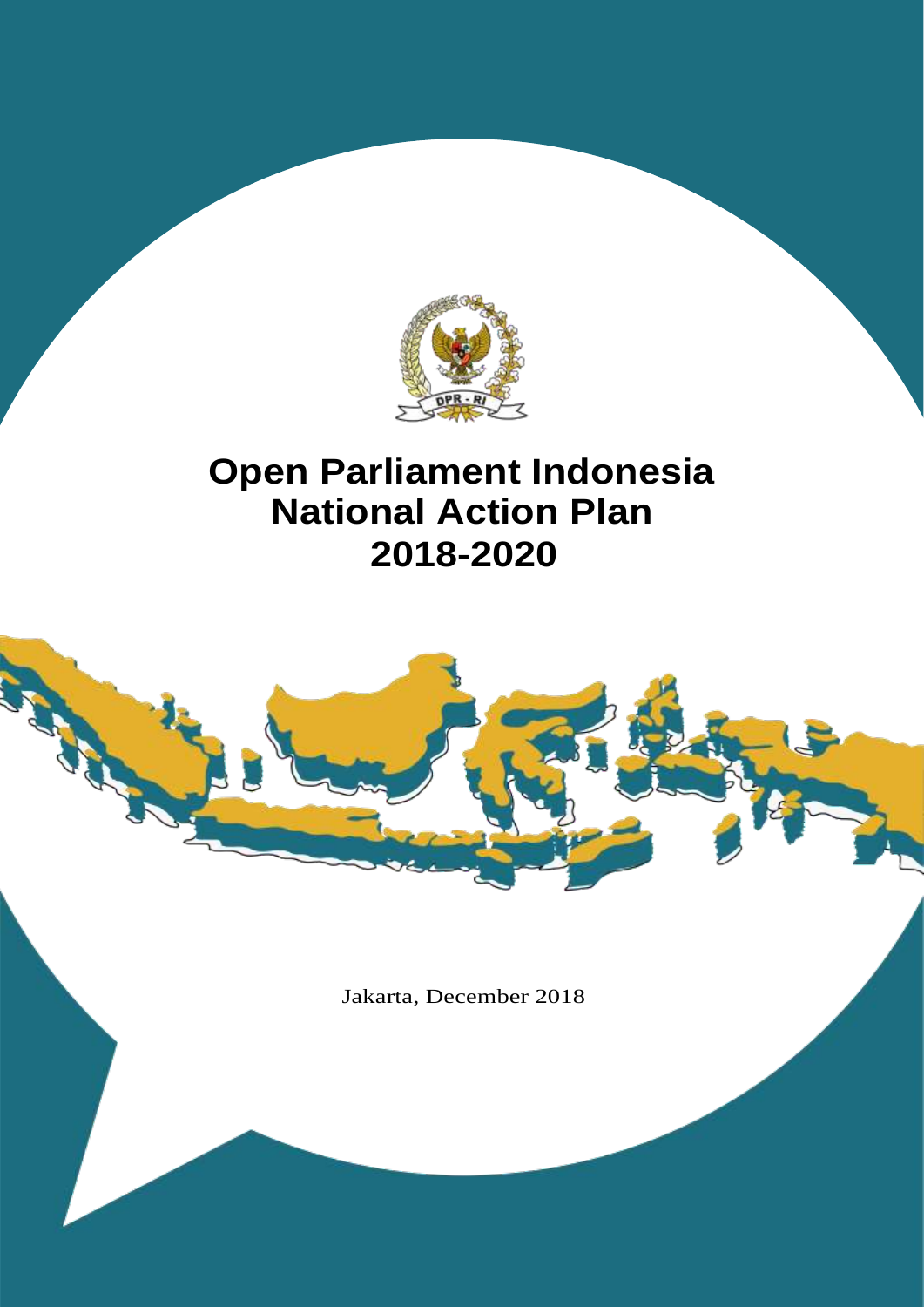## **Open Parliament Indonesia Action Plan**

|                                                                                                                                                                                                                                                                                                                                                                                                                                                         | <b>Commitment 1</b>                                                                                                                                                                                                                                                                                                                                                                                                                                                                                                                                                                  |  |  |  |  |
|---------------------------------------------------------------------------------------------------------------------------------------------------------------------------------------------------------------------------------------------------------------------------------------------------------------------------------------------------------------------------------------------------------------------------------------------------------|--------------------------------------------------------------------------------------------------------------------------------------------------------------------------------------------------------------------------------------------------------------------------------------------------------------------------------------------------------------------------------------------------------------------------------------------------------------------------------------------------------------------------------------------------------------------------------------|--|--|--|--|
|                                                                                                                                                                                                                                                                                                                                                                                                                                                         | Improvement of Data Management and Legislative Information Services                                                                                                                                                                                                                                                                                                                                                                                                                                                                                                                  |  |  |  |  |
|                                                                                                                                                                                                                                                                                                                                                                                                                                                         | E.g. 30 September $2018 - 31$ August 2020                                                                                                                                                                                                                                                                                                                                                                                                                                                                                                                                            |  |  |  |  |
| Actor/Leading<br>Secretary General,<br>(a)<br><b>Implementing Unit</b><br>Head of Parliamentary Expertise Agency<br>(b)<br>Deputy for Parliamentary Leadership.<br>(c)<br>Head of Bureau for Parliamentary Media Communications.<br>(d)<br>1 <sup>st</sup> Head of Bureau for Sessions.<br>(e)<br>2 <sup>nd</sup> Head of Bureau for Sessions.<br>(f)<br>Head of Center for Data and Information.<br>(g)<br>Indonesia Parliamentary Center (IPC)<br>(h) |                                                                                                                                                                                                                                                                                                                                                                                                                                                                                                                                                                                      |  |  |  |  |
|                                                                                                                                                                                                                                                                                                                                                                                                                                                         | <b>Description of Commitment</b>                                                                                                                                                                                                                                                                                                                                                                                                                                                                                                                                                     |  |  |  |  |
| What issues will be<br>discussed by this<br>commitment?                                                                                                                                                                                                                                                                                                                                                                                                 | Access to legislative information on the House official website<br>(www.dpr.go.id) is still limited and not yet updated.<br>Data on legislative activities is still distributed across different<br>channels, i.e. standing/ad-hoc committees and not yet fully integrated<br>in a dedicated information system channel.<br>Online platforms for public participation in legislative activities are<br>still limited. Meanwhile, public aspirations are quite diverse.<br>Unavailability of systematic flow and control unit in the management<br>of information data of legislation |  |  |  |  |
| What is the<br>commitment?                                                                                                                                                                                                                                                                                                                                                                                                                              | To increase the data and information speed and quantity of ongoing<br>legislative activities.<br>Promoting public participation in legislative activities.                                                                                                                                                                                                                                                                                                                                                                                                                           |  |  |  |  |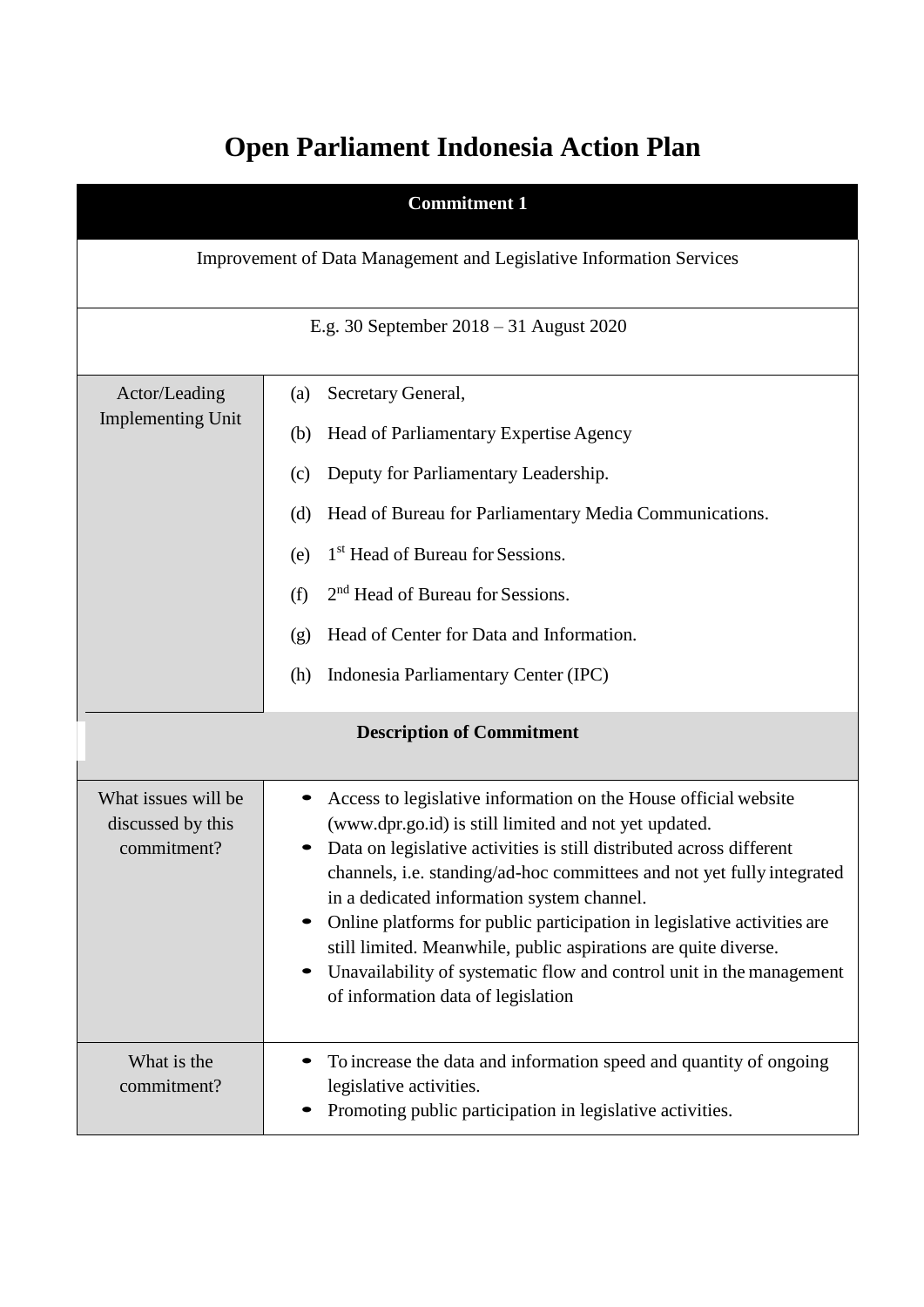| How does the<br>commitment<br>contribute to the<br>resolution of current<br>issues of public<br>interest? | Availability of a dedicated website and mobile based legislative<br>application (Legislative Information System/Sileg) with the latest,<br>fast and up-to-date information will facilitate public participation in<br>legislative activities.<br>Milestone:<br>O Availability of assessment and policy papers on data<br>management and session record management (summarized<br>report, minutes of meeting, and transcriptions).<br><b>O</b> Increase in the number of transcribers and archivists in each<br>committee to facilitate more legislative data and information.<br><b>O</b> Publicly published summarized reports and transcriptions of<br>legislative sessions in three House committees in faster, more<br>accurate, and regular manners as a pilot project.<br><b>O</b> Up-to-date and user-friendly dedicated application for<br>legislation or Legislative Information System (Sileg).<br><b>O</b> Availability of a public participation channel on the Sileg<br>application. Public can access and deliver their input and<br>aspiration towards Sileg through an interactive shout box and<br>email. In the long run, public can submit input and aspiration<br>through a specialized website related with Sileg.<br><b>O</b> Availability of Standard Operational Procedure/SOP in the<br>management of data and information of Sileg. |
|-----------------------------------------------------------------------------------------------------------|---------------------------------------------------------------------------------------------------------------------------------------------------------------------------------------------------------------------------------------------------------------------------------------------------------------------------------------------------------------------------------------------------------------------------------------------------------------------------------------------------------------------------------------------------------------------------------------------------------------------------------------------------------------------------------------------------------------------------------------------------------------------------------------------------------------------------------------------------------------------------------------------------------------------------------------------------------------------------------------------------------------------------------------------------------------------------------------------------------------------------------------------------------------------------------------------------------------------------------------------------------------------------------------------------------------------------------------------------------------|
| How is this<br>commitment relevant<br>with the OGP values?                                                | Take a look at the following questions:<br>This commitment will open the access to more information, while<br>improving the data quality. This is relevant with the transparency<br>value.<br>This commitment will also allow public commentary on ongoing<br>legislative activities, which is relevant with public participation value.                                                                                                                                                                                                                                                                                                                                                                                                                                                                                                                                                                                                                                                                                                                                                                                                                                                                                                                                                                                                                      |
| Consistency with<br><b>Government Work</b><br>Plan                                                        | This commitment is in line with the "Modern Parliament" program,<br>of which one of the indicators is transparency and utilization of<br>information technology                                                                                                                                                                                                                                                                                                                                                                                                                                                                                                                                                                                                                                                                                                                                                                                                                                                                                                                                                                                                                                                                                                                                                                                               |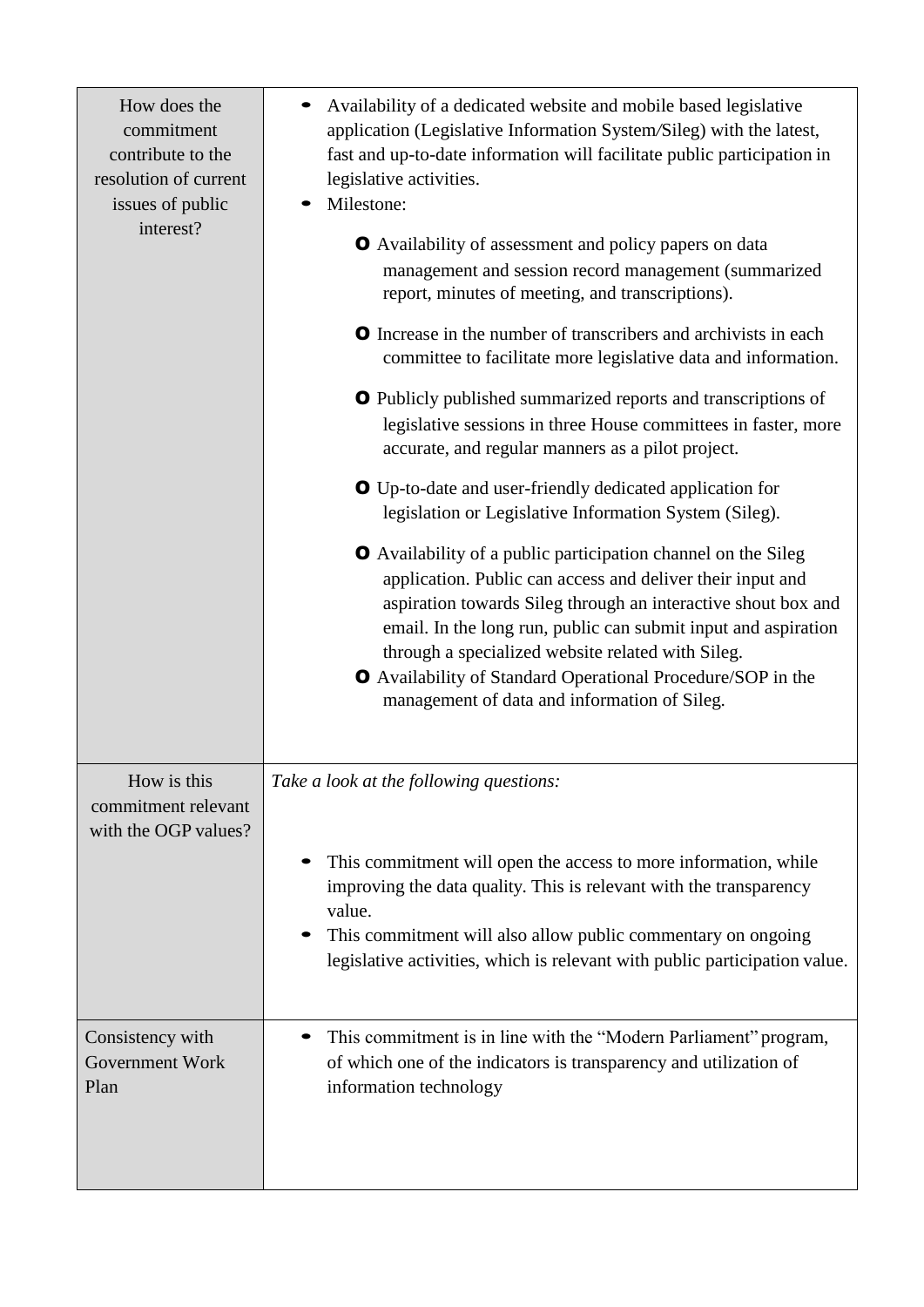| Additional<br>information                                                | Funding for the implementation of this commitment will be borne by<br>the Indonesian House of Representatives |                                                                                                                                                                                                                |                                                                                                                                                                                                                                                                                                                                                                                                                                                                                                                                                                                                     |
|--------------------------------------------------------------------------|---------------------------------------------------------------------------------------------------------------|----------------------------------------------------------------------------------------------------------------------------------------------------------------------------------------------------------------|-----------------------------------------------------------------------------------------------------------------------------------------------------------------------------------------------------------------------------------------------------------------------------------------------------------------------------------------------------------------------------------------------------------------------------------------------------------------------------------------------------------------------------------------------------------------------------------------------------|
| <b>Milestone Activities</b><br>and Verifiable<br><b>Delivery Methods</b> | <b>Period</b>                                                                                                 | Output                                                                                                                                                                                                         | <b>Actors Involved</b>                                                                                                                                                                                                                                                                                                                                                                                                                                                                                                                                                                              |
| Formulation of<br>Assessment<br>Guidelines and<br>Reports                | November 2018 -<br>May 2019                                                                                   | Availability of<br>assessment and<br>policy paper on data<br>management and<br>session record<br>management<br>(summarized<br>reports, minutes of<br>meeting, and<br>transcriptions) or<br>the Hansard system. | Head of Bureau for<br>$\blacksquare$<br>Parliamentary Leadership.<br>Head of Bureau for<br>Parliamentary Media<br>Communications.<br>1 <sup>st</sup> Head of Bureau for<br>Sessions.<br>$2nd$ Head of Bureau for<br>Sessions.<br>Head of Center for Data<br>and Information.<br>Three Heads of Divisions<br>of the House Committees<br>(as pilot project).<br>Head of Division of Print<br>and Social Media.<br>Head of Division of Public<br>Relations.<br>Head of Division of<br>Archives and Museum.<br><b>Functional Staff of Public</b><br>Relations<br>Archivists<br>$\rm IPC$<br><b>PSHK</b> |
| Advocacy of the<br>recruitment of more<br>functional staff<br>members.   | January 2019 -<br>August 2020                                                                                 | More personnel on<br>note<br>takers/transcribers<br>and archivists in<br>each committee                                                                                                                        | 1 <sup>st</sup> Head of Bureau for<br>Sessions.<br>Bureau for Planning and<br>Finance                                                                                                                                                                                                                                                                                                                                                                                                                                                                                                               |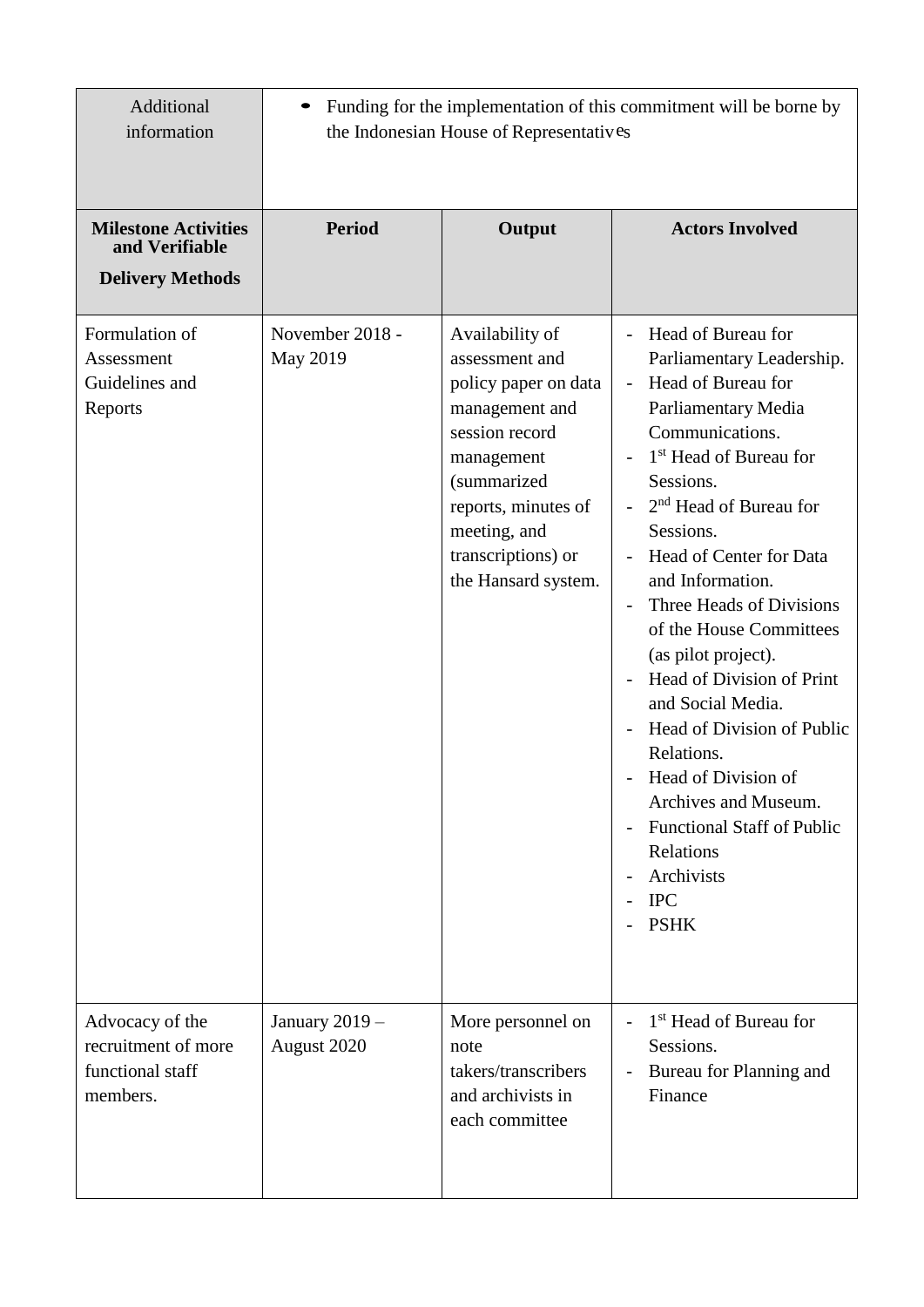| Capacity building of<br>the Secretary General<br>in the management of<br>data and information.<br>Periodic monitoring<br>and evaluation of<br>publications of the<br>legislative information<br>system. | May 2019-<br>September 2019   | Increased capacity<br>of the Secretary<br>General in the<br>management of data<br>and information.<br>The availability of<br>control to ensure<br>summarized reports,<br>minutes of meeting<br>and transcription of<br>sessions in three<br>committees in<br>faster, more<br>accurate and regular<br>manners. As a pilot<br>project, three<br>committees will be<br>selected under the<br>base of data<br>availability rating<br>which was already<br>developed by the<br>Information and<br>Documentation<br>Management<br>Officers of the<br><b>Secretariat General</b><br>(PPID) and the IPC. | Secretary General,<br><b>Head of Parliamentary</b><br><b>Expertise Agency</b><br>Deputy for Sessions.<br>$\overline{\phantom{a}}$<br>Head of Bureau for<br>Parliamentary Leadership.<br>Head of Bureau for<br>Parliamentary Media<br>Communications.<br>1 <sup>st</sup> Head of Bureau for<br>Sessions.<br>2 <sup>nd</sup> Head of Bureau for<br>Sessions.<br>Head of Center for Data<br>and Information.<br>Three Heads of Divisions<br>of the House Committees<br>(as pilot project).<br>Head of Division of Print<br>and Social Media.<br>Head of Division of Public<br>Relations.<br>Head of Division of<br>Archives and Museum.<br><b>Functional Staff of Public</b><br>Relations<br><b>IPC</b><br><b>PSHK</b> |
|---------------------------------------------------------------------------------------------------------------------------------------------------------------------------------------------------------|-------------------------------|--------------------------------------------------------------------------------------------------------------------------------------------------------------------------------------------------------------------------------------------------------------------------------------------------------------------------------------------------------------------------------------------------------------------------------------------------------------------------------------------------------------------------------------------------------------------------------------------------|---------------------------------------------------------------------------------------------------------------------------------------------------------------------------------------------------------------------------------------------------------------------------------------------------------------------------------------------------------------------------------------------------------------------------------------------------------------------------------------------------------------------------------------------------------------------------------------------------------------------------------------------------------------------------------------------------------------------|
| Serial Workshop,<br>public testing,<br>monitoring and<br>evaluation of<br>publications of the<br>legislative information<br>system.                                                                     | January 2019 -<br>August 2020 | Availability of a<br>periodically updated<br>and user-friendly<br>application for<br>Legislative<br>Information System.                                                                                                                                                                                                                                                                                                                                                                                                                                                                          | Secretary General,<br><b>Head of Parliamentary</b><br><b>Expertise Agency</b><br>Deputy for Sessions.<br>Head of Bureau for<br>Parliamentary Leadership.<br>Head of Bureau for<br>Parliamentary Media                                                                                                                                                                                                                                                                                                                                                                                                                                                                                                               |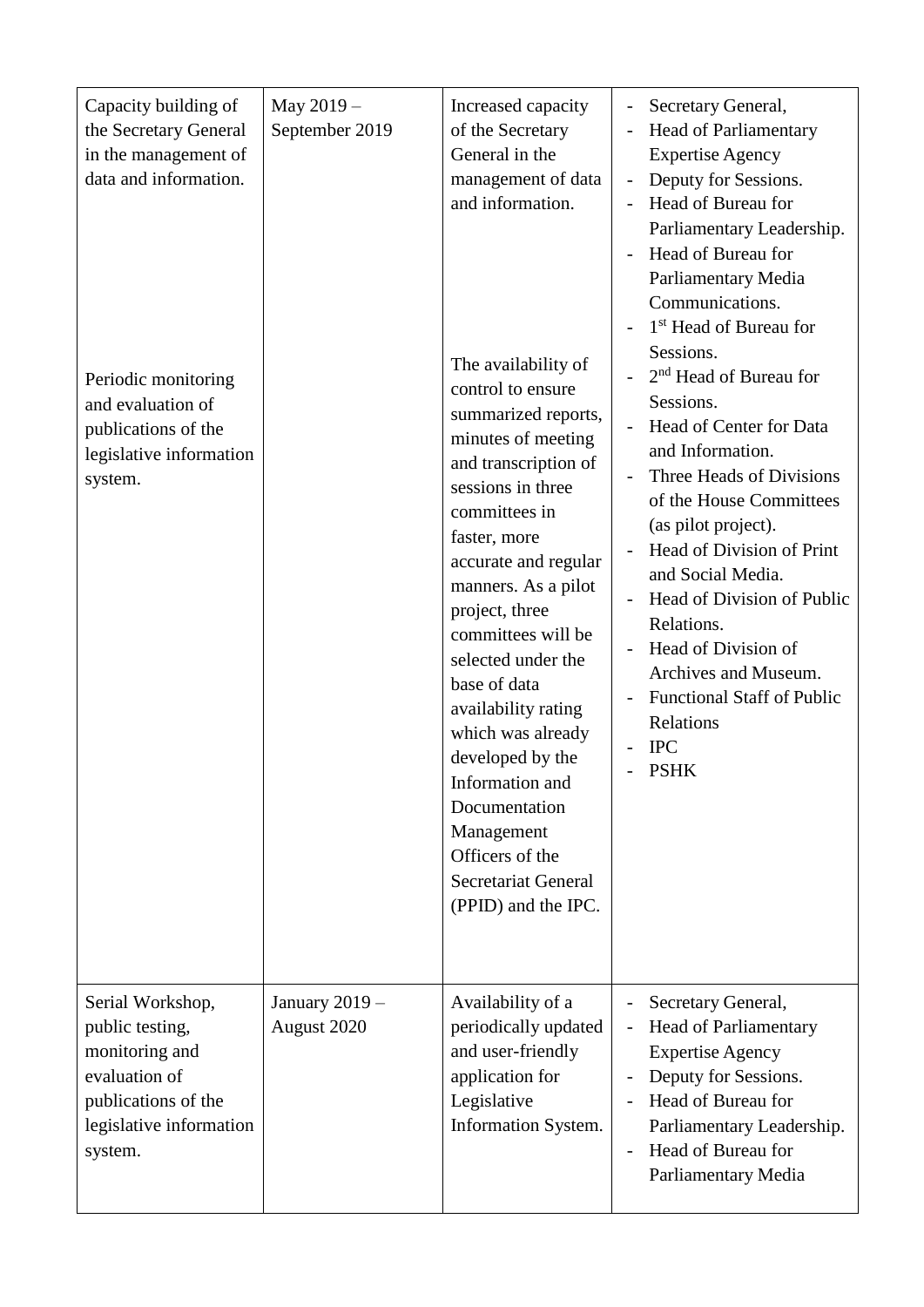| Development of Sileg<br>application.<br>Serial Focus Group   | May 2019 -                                 | Availability of<br>public participation<br>channel on Sileg<br>application<br>Availability of            | Communications.<br>1 <sup>st</sup> Head of Bureau for<br>L,<br>Sessions.<br>2 <sup>nd</sup> Head of Bureau for<br>$\overline{a}$<br>Sessions.<br>Head of Center for Data<br>and Information.<br>Three Heads of Divisions<br>of the House Committees<br>(as pilot project).<br>Head of Division of Print<br>$\overline{a}$<br>and Social Media.<br>Head of Division of Public<br>Relations.<br>Head of Division of<br>Archives and Museum.<br><b>Functional Staff of Public</b><br>$\overline{a}$<br>Relations<br><b>Functional IT Staff</b><br><b>IPC</b><br>Head of Bureau for<br>$\overline{a}$ |
|--------------------------------------------------------------|--------------------------------------------|----------------------------------------------------------------------------------------------------------|---------------------------------------------------------------------------------------------------------------------------------------------------------------------------------------------------------------------------------------------------------------------------------------------------------------------------------------------------------------------------------------------------------------------------------------------------------------------------------------------------------------------------------------------------------------------------------------------------|
| Discussion (FGD),<br>Workshop, Monitoring<br>and Evaluation. | December 2019                              | Standard<br>Operational<br>Procedure/SOP in<br>the management of<br>data and<br>information of<br>Sileg. | Parliamentary Leadership.<br>1 <sup>st</sup> Head of Bureau for<br>$\overline{a}$<br>Sessions.<br>2 <sup>nd</sup> Head of Bureau for<br>$\overline{a}$<br>Sessions.<br>Three Heads of Division<br>of the House Committees<br>(as pilot project).<br>Head of Division of<br>$\overline{a}$<br>Organization, System, and<br>Procedures                                                                                                                                                                                                                                                              |
| <b>Contacts</b>                                              |                                            |                                                                                                          |                                                                                                                                                                                                                                                                                                                                                                                                                                                                                                                                                                                                   |
| PIC of the<br><b>Implementing Unit</b>                       | Djaka Dwi Winarko                          |                                                                                                          |                                                                                                                                                                                                                                                                                                                                                                                                                                                                                                                                                                                                   |
| Position, Department                                         | <b>Bureau for Parliamentary Leadership</b> |                                                                                                          |                                                                                                                                                                                                                                                                                                                                                                                                                                                                                                                                                                                                   |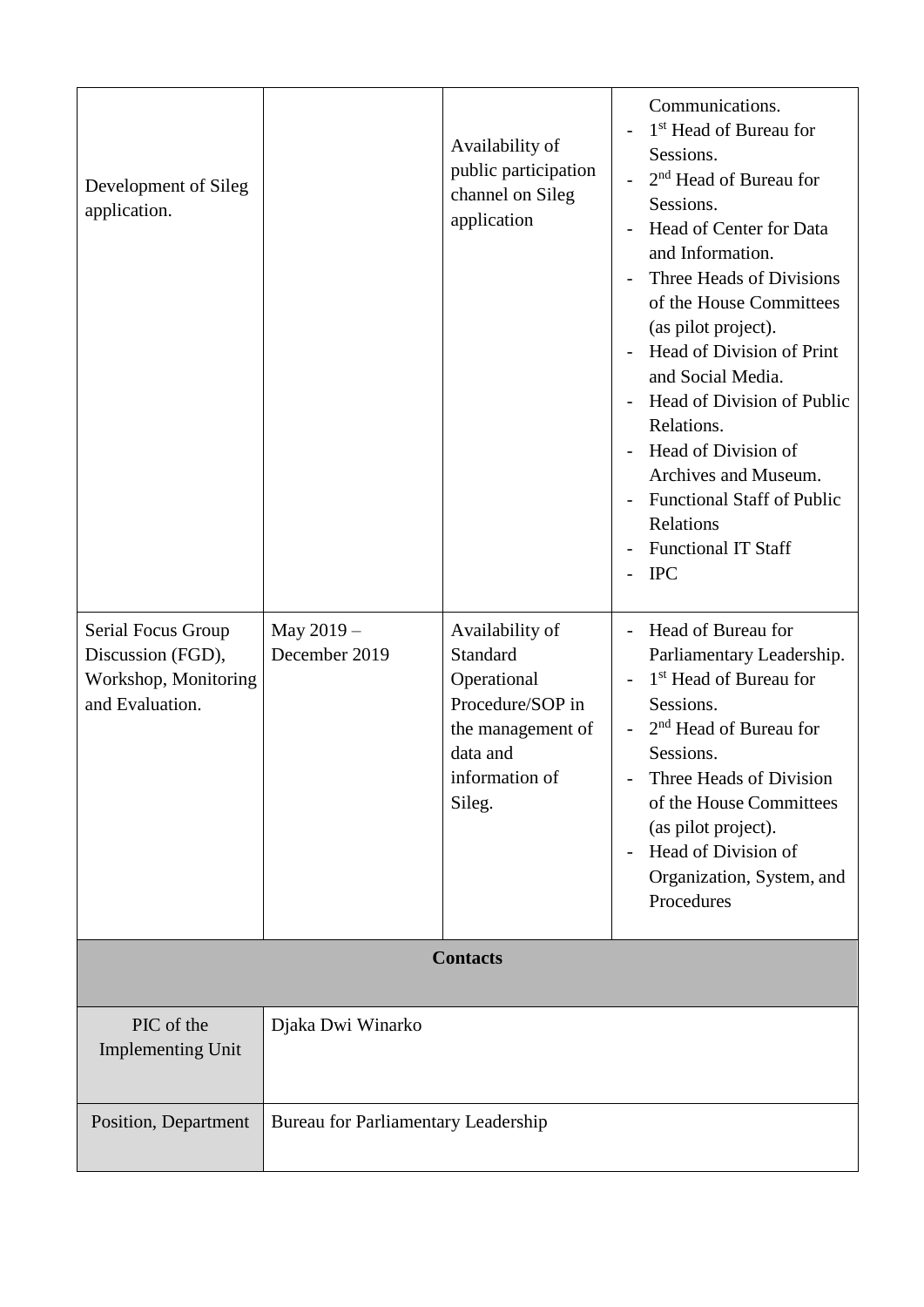|          | <b>Email and Phone</b><br>Number | djakawinarko@dpr.go.id<br>08128308305 |
|----------|----------------------------------|---------------------------------------|
|          |                                  |                                       |
| Other    | Government                       |                                       |
| actors   | actors                           |                                       |
| involved | involved                         |                                       |
|          |                                  |                                       |
|          |                                  |                                       |
|          |                                  |                                       |
|          |                                  |                                       |
|          |                                  |                                       |
|          |                                  |                                       |
|          |                                  |                                       |
|          | CSO <sub>s</sub> ,               | IPC, PSHK                             |
|          | private                          |                                       |
|          | sector,                          |                                       |
|          | multilateral,                    |                                       |
|          | working                          |                                       |
|          | groups                           |                                       |
|          |                                  |                                       |
|          |                                  |                                       |
|          |                                  |                                       |
|          |                                  |                                       |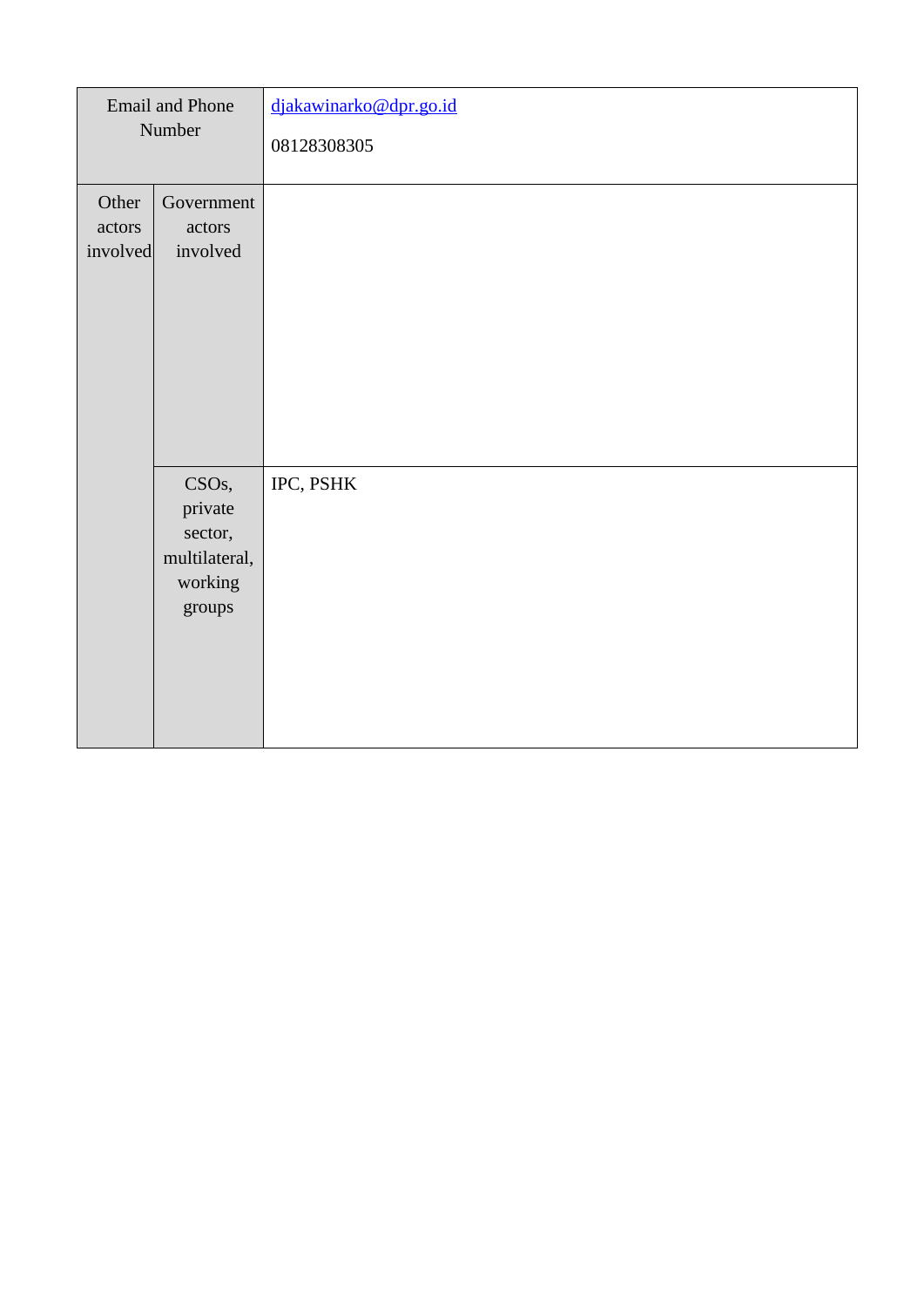| <b>Commitment 2</b>                                              |                                                                                                                                                                                                                                                                                                                                                                                                                                                             |  |  |  |
|------------------------------------------------------------------|-------------------------------------------------------------------------------------------------------------------------------------------------------------------------------------------------------------------------------------------------------------------------------------------------------------------------------------------------------------------------------------------------------------------------------------------------------------|--|--|--|
| Promotion of Utilization of Parliamentary Information Technology |                                                                                                                                                                                                                                                                                                                                                                                                                                                             |  |  |  |
|                                                                  | E.g. 30 September $2018 - 31$ August 2020                                                                                                                                                                                                                                                                                                                                                                                                                   |  |  |  |
| Actor/Leading<br><b>Implementing Unit</b>                        | Secretary General,<br>(a)<br>Head of Parliamentary Expertise Agency<br>(b)<br>Deputy for Sessions<br>(c)<br>Head of Bureau for Parliamentary Leadership<br>(d)<br>Head of Center for Data and Information<br>(e)<br>Head of Bureau for Parliamentary Media Communications.<br>(f)<br>1 <sup>st</sup> Head of Bureau for Sessions.<br>(g)                                                                                                                    |  |  |  |
|                                                                  | <b>IPC</b><br>(h)                                                                                                                                                                                                                                                                                                                                                                                                                                           |  |  |  |
|                                                                  | <b>Description of Commitment</b>                                                                                                                                                                                                                                                                                                                                                                                                                            |  |  |  |
| What issues will be<br>discussed by this<br>commitment?          | Information technology is yet to be fully utilized by<br>stakeholders to promote public participation in parliamentary<br>activities.<br>Interface of web-based and mobile-based application are yet<br>user friendly<br>Insufficient access to public information through website and<br>mobile-based application.<br>Information is still distributed in different locations and is yet<br>to facilitate ease of access for information search by public. |  |  |  |
| What is the<br>commitment?                                       | Improving integration of web-based data and information.<br>Developing an application to improve services in information<br>and public participation in legislative activities.<br>Improving service delivery mechanism in information and<br>public participation of the developed application.<br>Developing a specific online application for public<br>participation and information on parliamentary performance.                                      |  |  |  |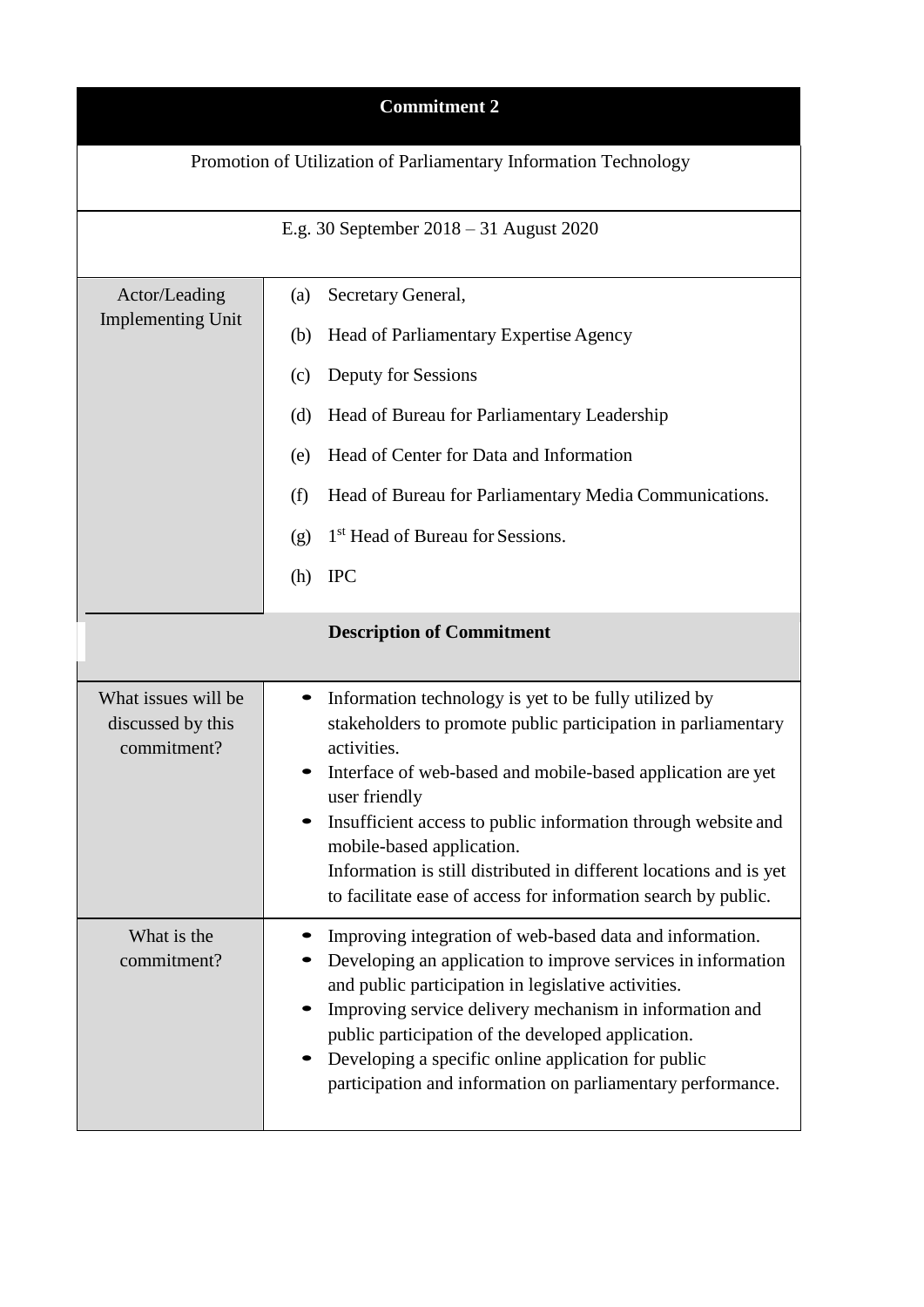| How does the<br>commitment<br>contribute to the<br>resolution of current<br>issues of public<br>interest? | This commitment will contribute to improved coordination<br>and publication of online data and information. This<br>integrated coordination will be reflected from the similarly<br>integrated website.<br>Services in information and public participation are supported<br>by integrated management mechanism. This will improve the<br>effectiveness of service delivery and contribute directly on<br>digital participation and transparency.<br>Milestone: |  |
|-----------------------------------------------------------------------------------------------------------|-----------------------------------------------------------------------------------------------------------------------------------------------------------------------------------------------------------------------------------------------------------------------------------------------------------------------------------------------------------------------------------------------------------------------------------------------------------------|--|
|                                                                                                           | <b>O</b> Availability of assessment and policy papers on<br>governance and web-based services delivered by the<br>House                                                                                                                                                                                                                                                                                                                                         |  |
|                                                                                                           | <b>O</b> Integrated and redesigned parliamentary website to<br>facilitate parliamentary and information services                                                                                                                                                                                                                                                                                                                                                |  |
|                                                                                                           | O Availability of application for public participation,<br>parliamentary aspirations and information, i.e. 'DPR<br>Now!' application (proactive information service), e-<br><b>Information and Documentation Management</b><br>Officials/e-PPID (on-demand information service),<br>public commentary (aspiration service), e-protocol<br>(aspiration service)                                                                                                  |  |
| How is this<br>commitment relevant<br>with the OGP values?                                                | This commitment will increase the amount of publicly<br>available data and information. Thus, this commitment is<br>consistent with the transparency value.<br>This commitment also builds the secretariat's capacity to<br>manage online public participation in the House's activities.<br>This is consistent with the accountability value.                                                                                                                  |  |
| Consistency with<br>Government Work<br>Plan                                                               | This commitment is in line with the "Modern Parliament"<br>program, of which one of the indicators is transparency and<br>utilization of information technology                                                                                                                                                                                                                                                                                                 |  |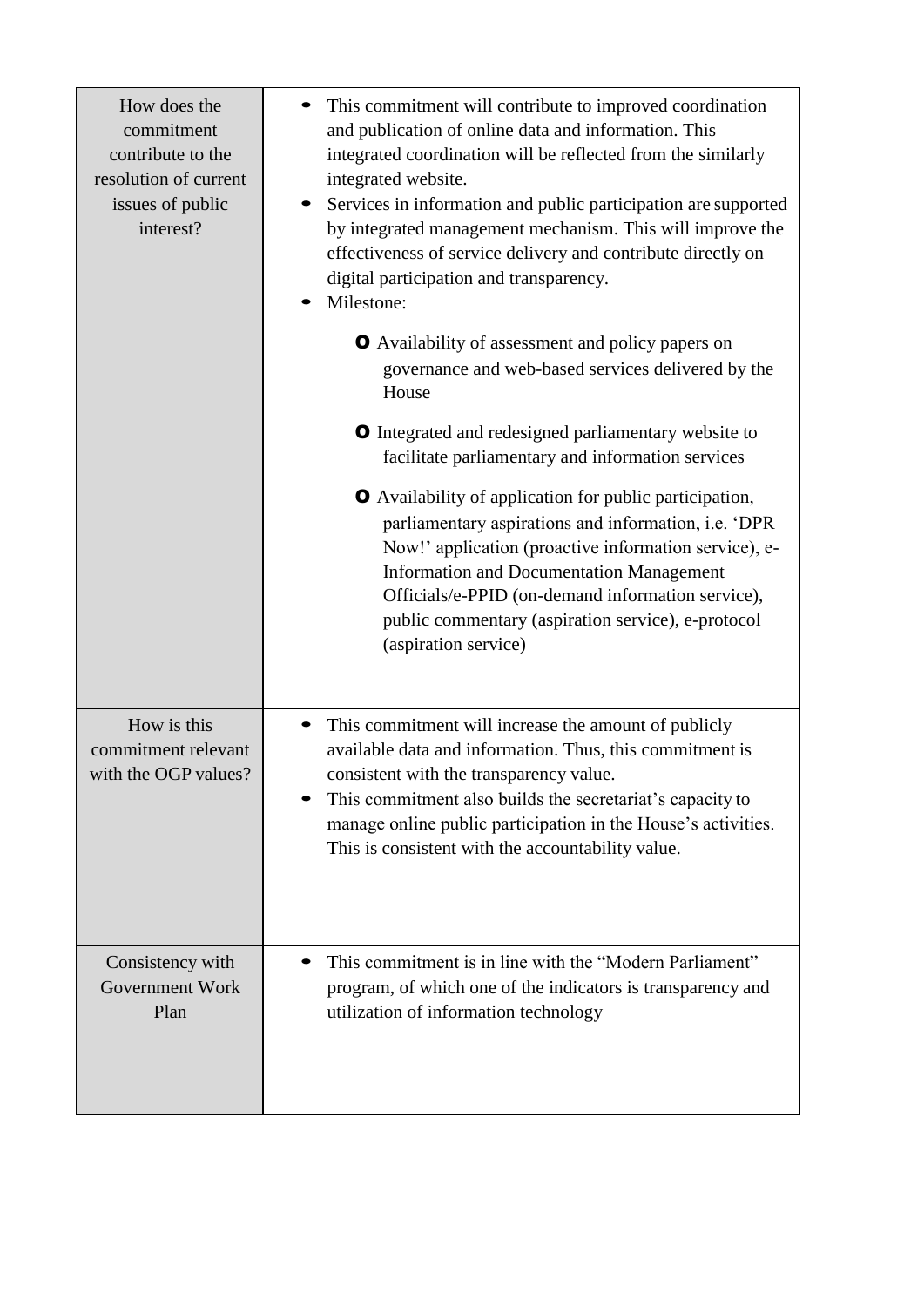| Additional<br>Information                     |                             | Funding for this commitment is partially borne by the<br><b>Indonesian House of Representatives</b><br>Reference to Goal 17 of the SDGs                       |                                                                                                                                                                                                                                                                                                                                                                                                                                                                                                                                         |
|-----------------------------------------------|-----------------------------|---------------------------------------------------------------------------------------------------------------------------------------------------------------|-----------------------------------------------------------------------------------------------------------------------------------------------------------------------------------------------------------------------------------------------------------------------------------------------------------------------------------------------------------------------------------------------------------------------------------------------------------------------------------------------------------------------------------------|
| <b>Milestone Activities</b><br>and Verifiable | <b>Period</b>               | Output                                                                                                                                                        | <b>Actors Involved</b>                                                                                                                                                                                                                                                                                                                                                                                                                                                                                                                  |
| <b>Delivery Methods</b>                       |                             |                                                                                                                                                               |                                                                                                                                                                                                                                                                                                                                                                                                                                                                                                                                         |
| - Research Assessment                         | January 2019 - July<br>2019 | Availability of<br>assessment and<br>policy paper on<br>management and<br>website service<br>delivery by the<br><b>Indonesian House</b><br>of Representatives | Head of Bureau for<br>Parliamentary<br>Leadership.<br>Head of Data and<br><b>Information Center</b><br>Head of Bureau for<br>Parliamentary Media<br>Communications.<br>1 <sup>st</sup> Head of Bureau for<br>Sessions.<br>2 <sup>nd</sup> Head of Bureau for<br>Sessions.<br>Head of Division on<br><b>News Print and Social</b><br>Media.<br>Head of Division on<br>Public Complaint.<br>Head of Divisions on<br><b>Committee Secretariat</b><br><b>Functional IT Staff</b><br><b>Functional Staff of</b><br>Public Relations.<br>IPC. |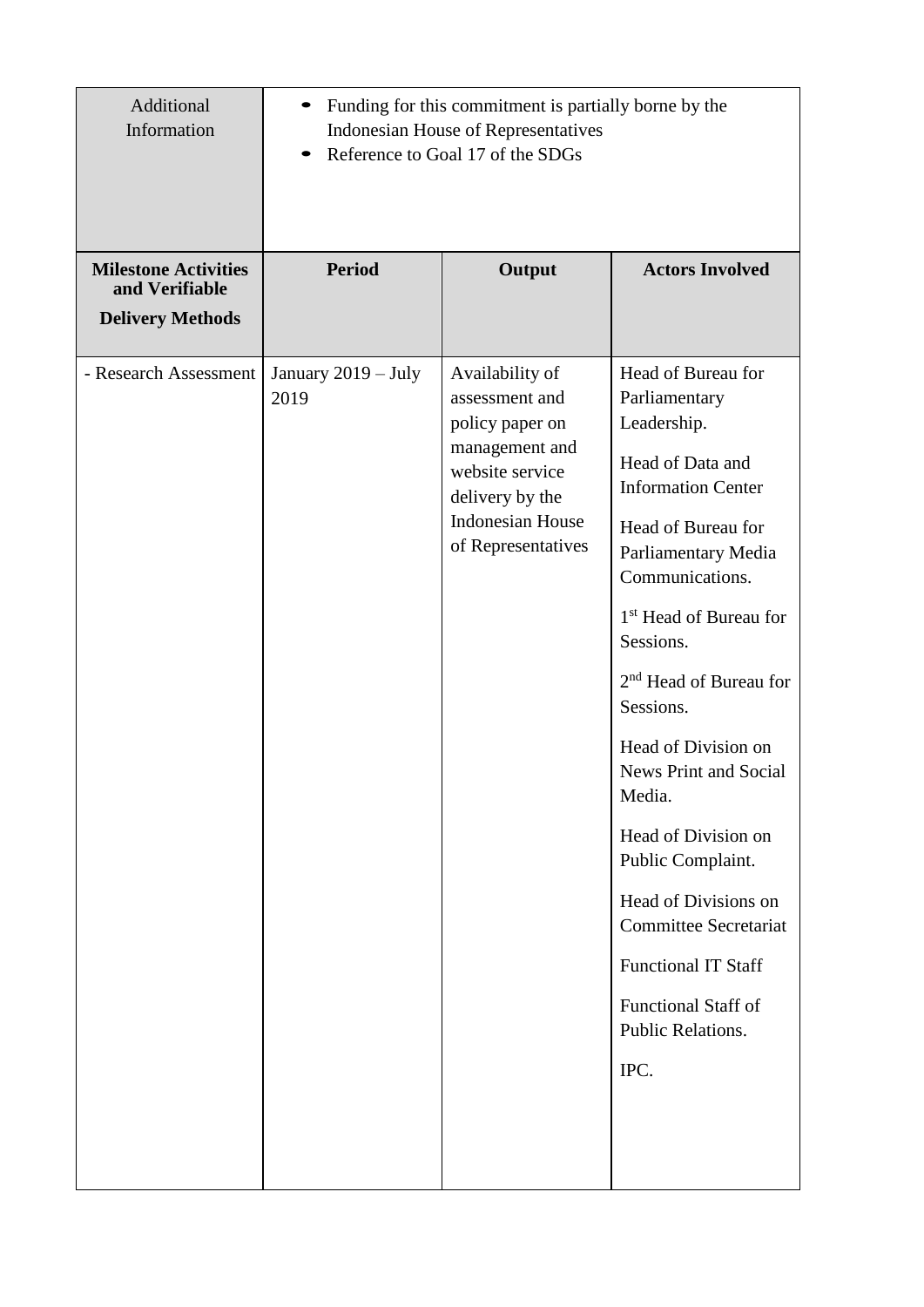| - Website redesign                       | January 2019 -<br>August 2020 | Integrated and<br>redesigned<br>parliamentary<br>website to facilitate<br>parliamentary and<br>information services                                                                                               | Head of Bureau for<br>Parliamentary<br>Leadership.<br>Head of Data and<br><b>Information Center</b><br>Head of Bureau for<br>Parliamentary Media<br>Communications.<br>1 <sup>st</sup> Head of Bureau for<br>Sessions.<br>$2nd$ Head of Bureau for<br>Sessions.<br>Head of Division on<br><b>News Print and Social</b><br>Media.<br>Head of Division on<br>Public Complaint.<br>Head of Divisions on<br><b>Committee Secretariat</b><br><b>Functional IT Staff</b><br><b>Functional Staff of</b><br>Public Relations.<br>IPC.<br>WFD. |
|------------------------------------------|-------------------------------|-------------------------------------------------------------------------------------------------------------------------------------------------------------------------------------------------------------------|---------------------------------------------------------------------------------------------------------------------------------------------------------------------------------------------------------------------------------------------------------------------------------------------------------------------------------------------------------------------------------------------------------------------------------------------------------------------------------------------------------------------------------------|
| - Public launching of<br>the application | January – September<br>2019   | Availability of an<br>integrated<br>application for<br>public service and<br>participation,<br>aspirations and<br>parliamentary<br>information, i.e.<br><b>DPR Now!</b><br>(proactive<br>information<br>service), | <b>Deputy Secretary</b><br>General on Sessions.<br>Head of Bureau for<br>Parliamentary<br>Leadership.<br>Head of Data and<br><b>Information Center</b><br>Head of Bureau for<br>Parliamentary Media<br>Communications.                                                                                                                                                                                                                                                                                                                |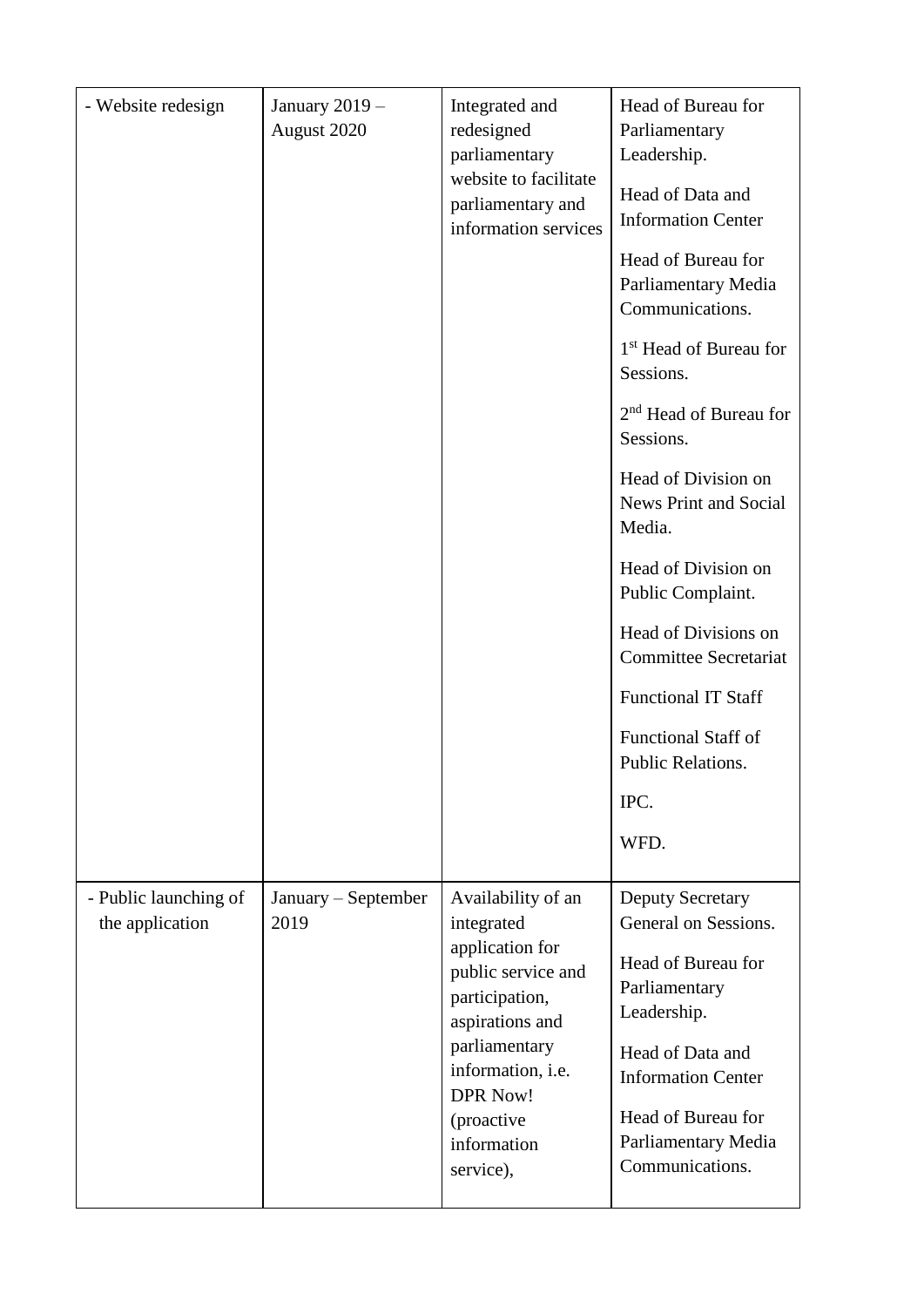|                                                                           |                                                                                |                                                | e-PPID (on-demand<br>information<br>service), public<br>commentary<br>(aspiration service),<br>e-protocol<br>(aspiration service) | 1 <sup>st</sup> Head of Bureau for<br>Sessions.<br>2 <sup>nd</sup> Head of Bureau for<br>Sessions.<br>Head of Division on<br>News Print and Social<br>Media.<br>Head of Division on<br>Public Complaint.<br>Head of Divisions on<br><b>Committee Secretariat</b><br><b>Functional IT Staff</b><br>Functional Staff of<br>Public Relations.<br>IPC. |  |
|---------------------------------------------------------------------------|--------------------------------------------------------------------------------|------------------------------------------------|-----------------------------------------------------------------------------------------------------------------------------------|----------------------------------------------------------------------------------------------------------------------------------------------------------------------------------------------------------------------------------------------------------------------------------------------------------------------------------------------------|--|
|                                                                           |                                                                                | <b>Contacts</b>                                |                                                                                                                                   |                                                                                                                                                                                                                                                                                                                                                    |  |
| PIC of Implementing<br>Unit                                               |                                                                                | - Nunu Nugraha Khuswara                        |                                                                                                                                   |                                                                                                                                                                                                                                                                                                                                                    |  |
|                                                                           | Position, Department                                                           | Head of Data and Information Center (Pusdatin) |                                                                                                                                   |                                                                                                                                                                                                                                                                                                                                                    |  |
| nunu.nugraha@dpr.go.id<br><b>Email and Phone</b><br>Number<br>08129174280 |                                                                                |                                                |                                                                                                                                   |                                                                                                                                                                                                                                                                                                                                                    |  |
| Other<br>actors<br>involve                                                | Govt actors<br>involved                                                        |                                                |                                                                                                                                   |                                                                                                                                                                                                                                                                                                                                                    |  |
| $\mathbf d$                                                               | CSO <sub>s</sub> ,<br>private<br>sector,<br>multilateral,<br>working<br>groups | <b>IPC</b>                                     |                                                                                                                                   |                                                                                                                                                                                                                                                                                                                                                    |  |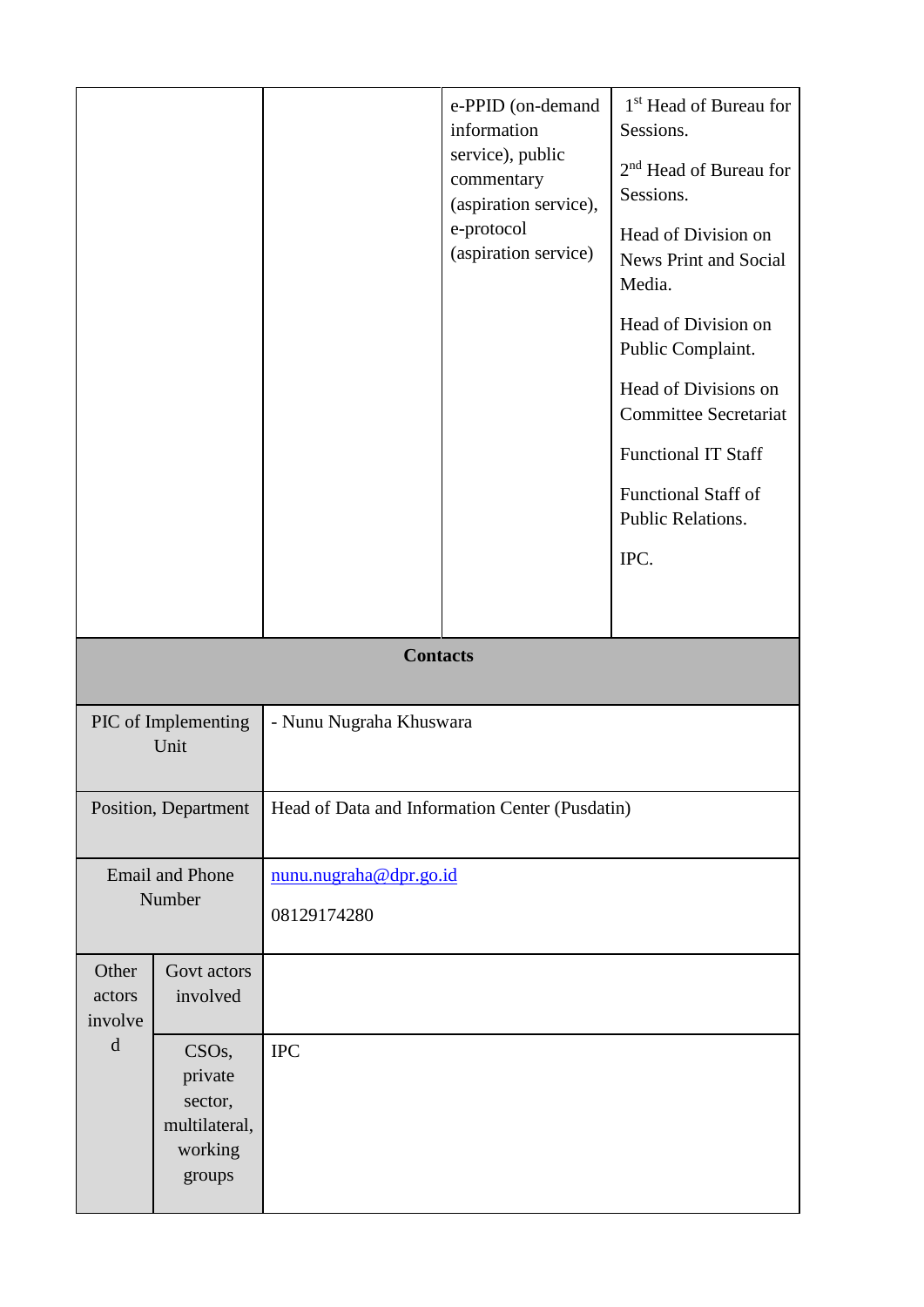| <b>Commitment 3</b>                                                           |                                                                                                                                                                                                                                                                                                                                                                                                                                                                                                                                                                                                                                                   |  |  |
|-------------------------------------------------------------------------------|---------------------------------------------------------------------------------------------------------------------------------------------------------------------------------------------------------------------------------------------------------------------------------------------------------------------------------------------------------------------------------------------------------------------------------------------------------------------------------------------------------------------------------------------------------------------------------------------------------------------------------------------------|--|--|
|                                                                               | Promotion of Public Information Transparency of the Parliament                                                                                                                                                                                                                                                                                                                                                                                                                                                                                                                                                                                    |  |  |
|                                                                               | E.g. 30 September 2018 - 30 July 2019                                                                                                                                                                                                                                                                                                                                                                                                                                                                                                                                                                                                             |  |  |
| Leading Implementing<br>Actor/Unit                                            | Leaders of the Indonesian House of Representatives,<br>(a)<br>Legislation Committee,<br>(b)<br>Secretary General of the Indonesian House of Representatives,<br>(c)<br>Head of Parliamentary Expertise Agency,<br>(d)<br>Deputy Secretary General on Sessions,<br>(e)<br>(f)<br>Head of Bureau for Parliamentary Leadership,<br>Head of Bureau for PR and Parliamentary Communications,<br>(g)<br>Head Bureau for Session I,<br>(h)<br>Head of Bureau for Session II,<br>(i)<br>Head of Data and Information Center,<br>(i)<br>Head of Public Relations Division,<br>(k)<br>Head of Division on Archive and Museum,<br>$\left( \mathrm{l}\right)$ |  |  |
|                                                                               | (m) Information and Documentation Management Officials of the<br>Indonesian House of Representatives (PPID)<br>IPC.<br>(n)                                                                                                                                                                                                                                                                                                                                                                                                                                                                                                                        |  |  |
|                                                                               | <b>Description of Commitment</b>                                                                                                                                                                                                                                                                                                                                                                                                                                                                                                                                                                                                                  |  |  |
| What issues of public<br>interest will be<br>discussed by this<br>commitment? | Parliamentary information service is one of the key services<br>to achieve an open and representative parliament.<br>While Law No. 14 of 2008 on Public Information<br>Transparency has been adopted and enacted, the Indonesian<br>House is yet to fully implement proper information delivery<br>service due to lack of data and cross-department coordination.<br>Fast and reliable information and document delivery will<br>potentially improve public participation in legislative<br>activities.                                                                                                                                           |  |  |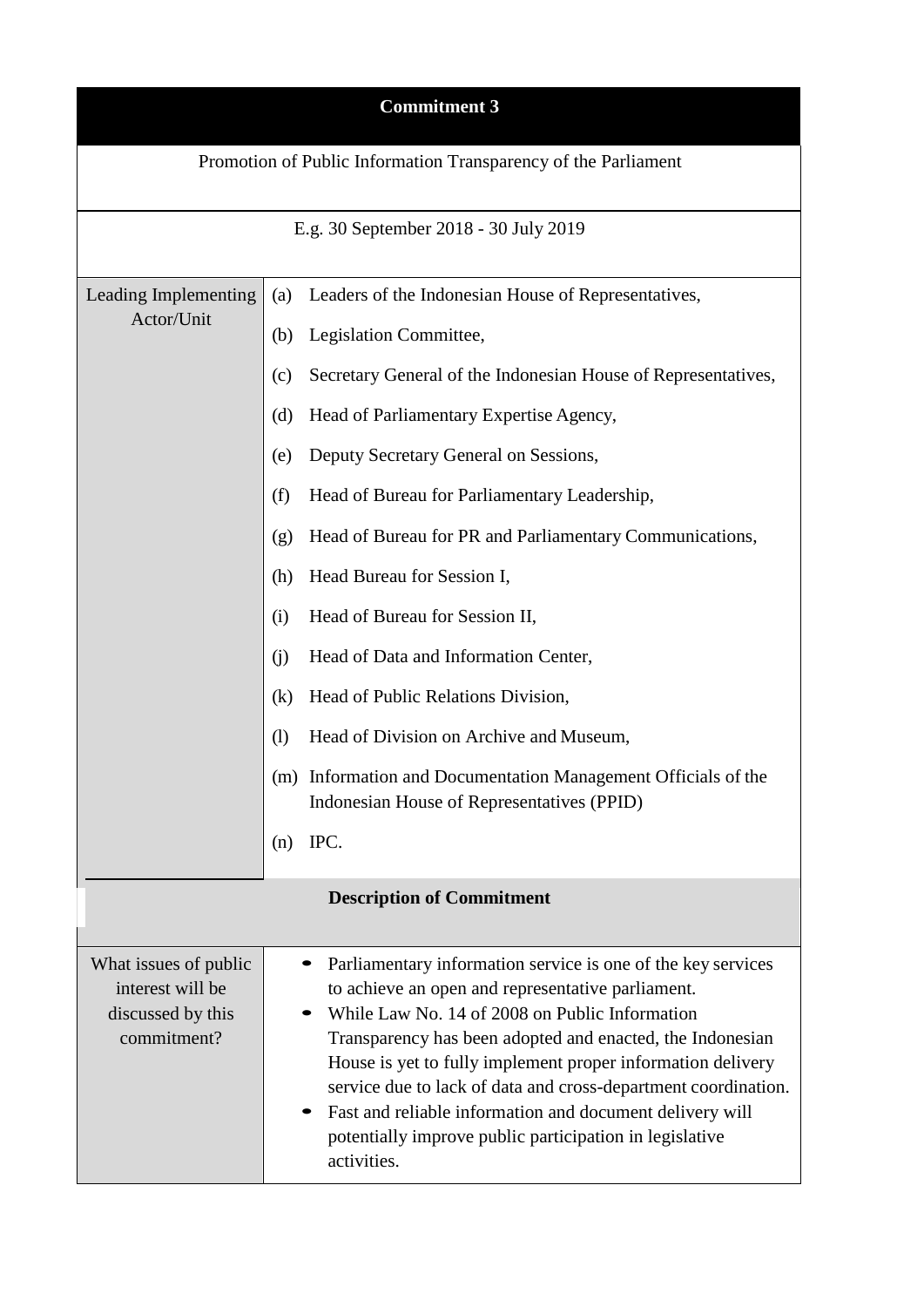| What are the<br>commitments?                                                                              | Developing infrastructure for parliamentary transparency, in<br>line with the Public Information Transparency Law.<br>Increasing the amount of information uploads on the<br>parliamentary website.<br>Providing up-to-date minutes of meetings of at least the last 3<br>working days.<br>Improving the delivery of web-based information service (e-<br>PPID).<br>Availability of information transparency rating tools for<br>Complementary Organs of the House and Secretary General<br>on a regular basis. This commitment will be demonstrated by<br>the Information and Documentation Management Officials<br>(PPID) collaborating with civil society.                                                                                                                                                           |
|-----------------------------------------------------------------------------------------------------------|-------------------------------------------------------------------------------------------------------------------------------------------------------------------------------------------------------------------------------------------------------------------------------------------------------------------------------------------------------------------------------------------------------------------------------------------------------------------------------------------------------------------------------------------------------------------------------------------------------------------------------------------------------------------------------------------------------------------------------------------------------------------------------------------------------------------------|
| How does the<br>commitment<br>contribute to the<br>resolution of current<br>issues of public<br>interest? | This commitment will help the Indonesian House Secretariat<br>accelerate coordination and data upload for public<br>information purposes.<br>Meanwhile, the targeted milestones are as follows:<br><b>O</b> Guidelines on public information management for all<br>committees and bureaus, which shall consist:<br>formulation of Public Information List, "dedicated<br>person" for public information service coordination.<br><b>O</b> Availability of public information transparency rating<br>tools for all committees<br><b>O</b> Rating and acknowledgement for public information<br>transparency at the House internal level.<br><b>O</b> Revised Regulation of the Indonesian House of<br>Representatives No. 1 of 2010 on Public Information<br>Transparency of the Indonesian House of<br>Representatives. |
| How is this                                                                                               | This commitment will increase the amount of publicly                                                                                                                                                                                                                                                                                                                                                                                                                                                                                                                                                                                                                                                                                                                                                                    |
| commitment relevant                                                                                       | available data and information. Thus, this commitment is                                                                                                                                                                                                                                                                                                                                                                                                                                                                                                                                                                                                                                                                                                                                                                |
| with the OGP values?                                                                                      | consistent with the transparency value.                                                                                                                                                                                                                                                                                                                                                                                                                                                                                                                                                                                                                                                                                                                                                                                 |
| Consistency with                                                                                          | This commitment is in line with the "Modern Parliament"                                                                                                                                                                                                                                                                                                                                                                                                                                                                                                                                                                                                                                                                                                                                                                 |
| Government Work                                                                                           | program, of which one of the indicators is transparency and                                                                                                                                                                                                                                                                                                                                                                                                                                                                                                                                                                                                                                                                                                                                                             |
| Plan                                                                                                      | utilization of information technology.                                                                                                                                                                                                                                                                                                                                                                                                                                                                                                                                                                                                                                                                                                                                                                                  |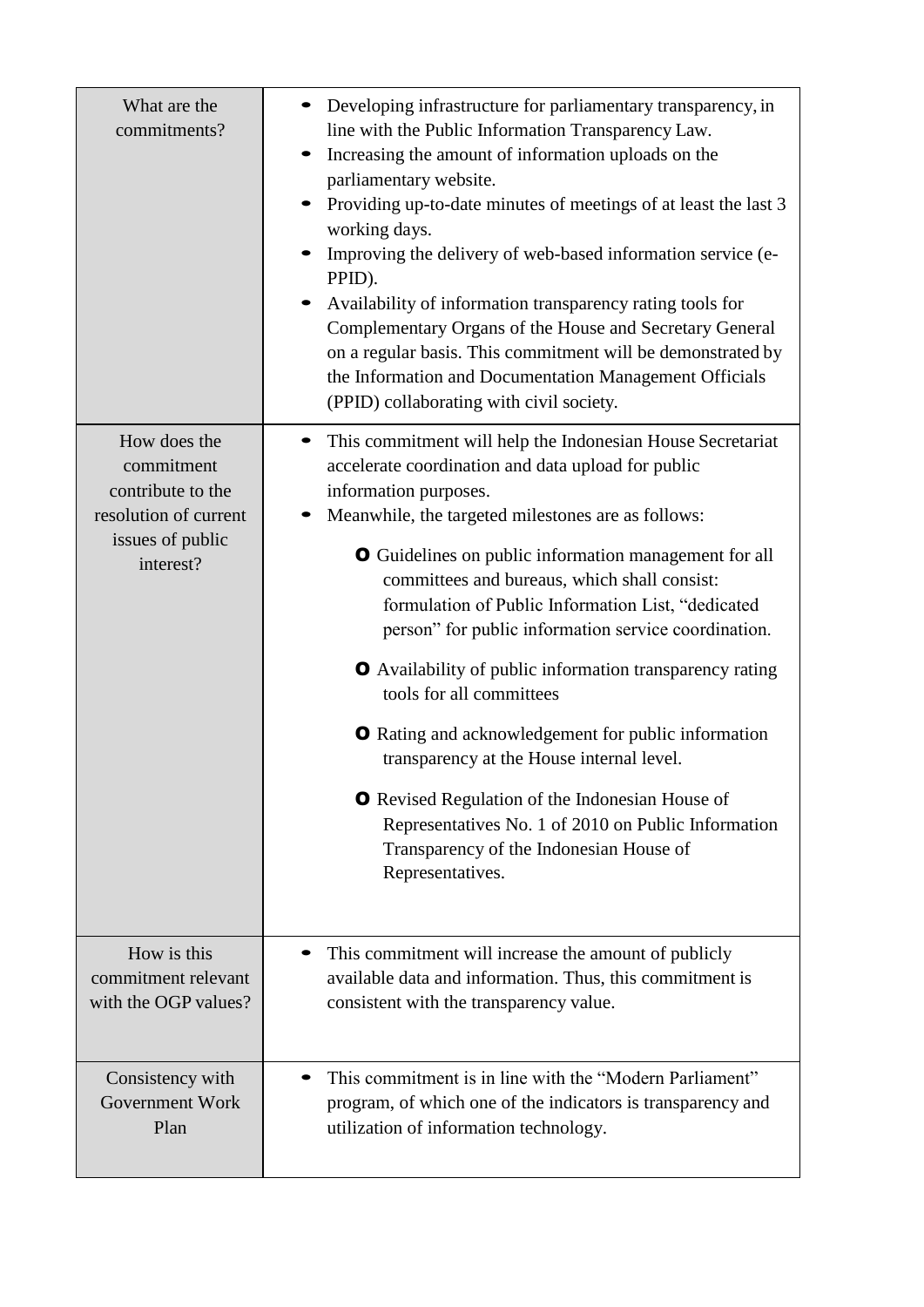| Additional<br>Information                                                       | - This commitment will be funded by the Indo resian House of<br>Representatives<br>- This commitment is in line with Goal 16 of t is SDGs |                                                                                                                                                                                                                                                                    |                                                                                                                                                                                                                                                                                                                                                                                                                                                                                                  |
|---------------------------------------------------------------------------------|-------------------------------------------------------------------------------------------------------------------------------------------|--------------------------------------------------------------------------------------------------------------------------------------------------------------------------------------------------------------------------------------------------------------------|--------------------------------------------------------------------------------------------------------------------------------------------------------------------------------------------------------------------------------------------------------------------------------------------------------------------------------------------------------------------------------------------------------------------------------------------------------------------------------------------------|
| <b>Milestone Activities</b><br>and Verifiable<br><b>Delivery Methods</b>        | <b>Period</b>                                                                                                                             | Output                                                                                                                                                                                                                                                             | <b>Actors Involved</b>                                                                                                                                                                                                                                                                                                                                                                                                                                                                           |
| - Workshop on<br>guidelines on public<br>information<br>management              | November 2018-<br><b>July 2019</b>                                                                                                        | Guidelines on<br>public information<br>management for all<br>committee<br>secretariats and<br>bureaus, which shall<br>consist of:<br>formulation of<br><b>Public Information</b><br>List, "dedicated<br>person" for public<br>information service<br>coordination. | Head of Bureau for<br>Parliamentary<br>Leadership,<br>Head of Bureau for<br>Parliamentary Media<br>Communication,<br>1 <sup>st</sup> Head of Bureau on<br>Session,<br>2 <sup>nd</sup> Head of Bureau on<br>Session,<br>Head of Division on<br>Public Relations,<br>Head of Division of<br>Organization, System,<br>and Procedures,<br>Head of Division on<br>Archive and Museum,<br>Head of Sub Division<br>on Public Information<br>Service,<br><b>Functional Staff of</b><br>Public Relations. |
| - Development of<br>evaluation tools<br>- Implementation of<br>evaluation tools | January 2019 -<br>March 2019                                                                                                              | Availability of<br>public information<br>transparency rating<br>tools for all<br>committees                                                                                                                                                                        | Head of Bureau for<br>Parliamentary<br>Leadership,<br>Head of Bureau for<br>Parliamentary Media<br>Communication,                                                                                                                                                                                                                                                                                                                                                                                |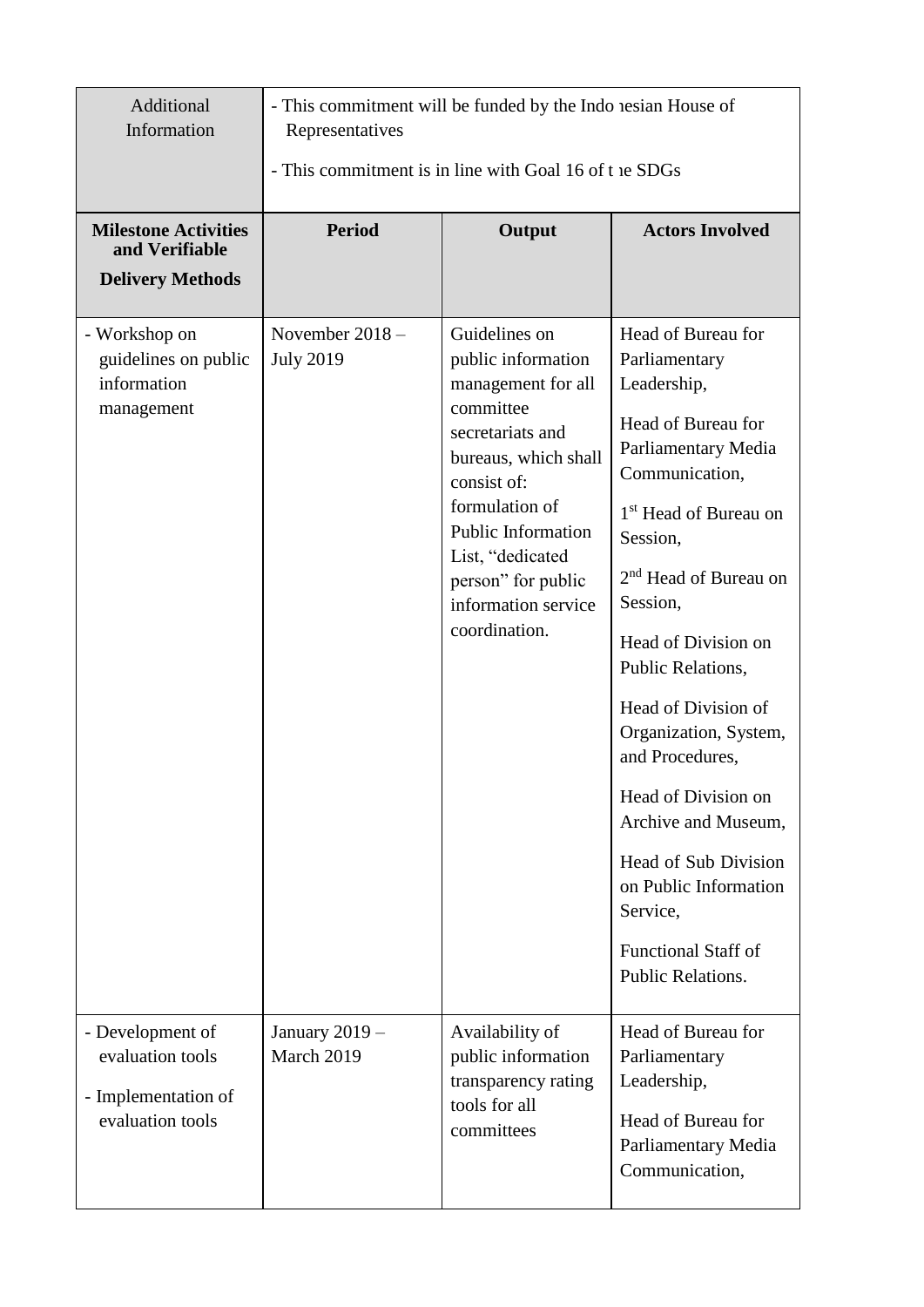|                                                              |                      |                                                                                                                                | Head of Division on<br>Public Relations.                    |
|--------------------------------------------------------------|----------------------|--------------------------------------------------------------------------------------------------------------------------------|-------------------------------------------------------------|
|                                                              |                      |                                                                                                                                | Head of Sub Division<br>on Public Information<br>Services.  |
|                                                              |                      |                                                                                                                                | <b>Functional Staff of</b><br><b>Public Relations</b>       |
| - Launching of a                                             | January 2019 -       | Rating and                                                                                                                     | Head of Bureau for                                          |
| rating tool                                                  | August 2019          | acknowledgement<br>for public                                                                                                  | Parliamentary<br>Leadership,                                |
|                                                              |                      | information<br>transparency at the<br>House internal<br>level.                                                                 | Head of Bureau for<br>Parliamentary Media<br>Communication, |
|                                                              |                      |                                                                                                                                | Head of Division on<br>Public Relations.                    |
|                                                              |                      |                                                                                                                                | Head of Sub Division<br>on Public Information<br>Services.  |
|                                                              |                      |                                                                                                                                | <b>Functional Staff of</b><br>Public Relations.             |
| - Revision of                                                | October 2018 - July  | <b>Revised Regulation</b>                                                                                                      | <b>Legislation Committee</b>                                |
| Regulation of the<br>Indonesian House of<br>Representatives. | 2020                 | of the House No.1<br>of 2010 on Public<br>Information<br>Transparency of the<br><b>Indonesian House</b><br>of Representatives. | Center for Legislative<br>Drafting                          |
|                                                              |                      |                                                                                                                                | Bureau of Law and<br><b>Public Complaints</b>               |
|                                                              |                      |                                                                                                                                | Division of Public<br>Relations                             |
|                                                              | <b>Contacts</b>      |                                                                                                                                |                                                             |
|                                                              |                      |                                                                                                                                |                                                             |
| PIC of Implementing<br>Unit                                  | Y.O.I. Hani Tahapari |                                                                                                                                |                                                             |
|                                                              |                      |                                                                                                                                |                                                             |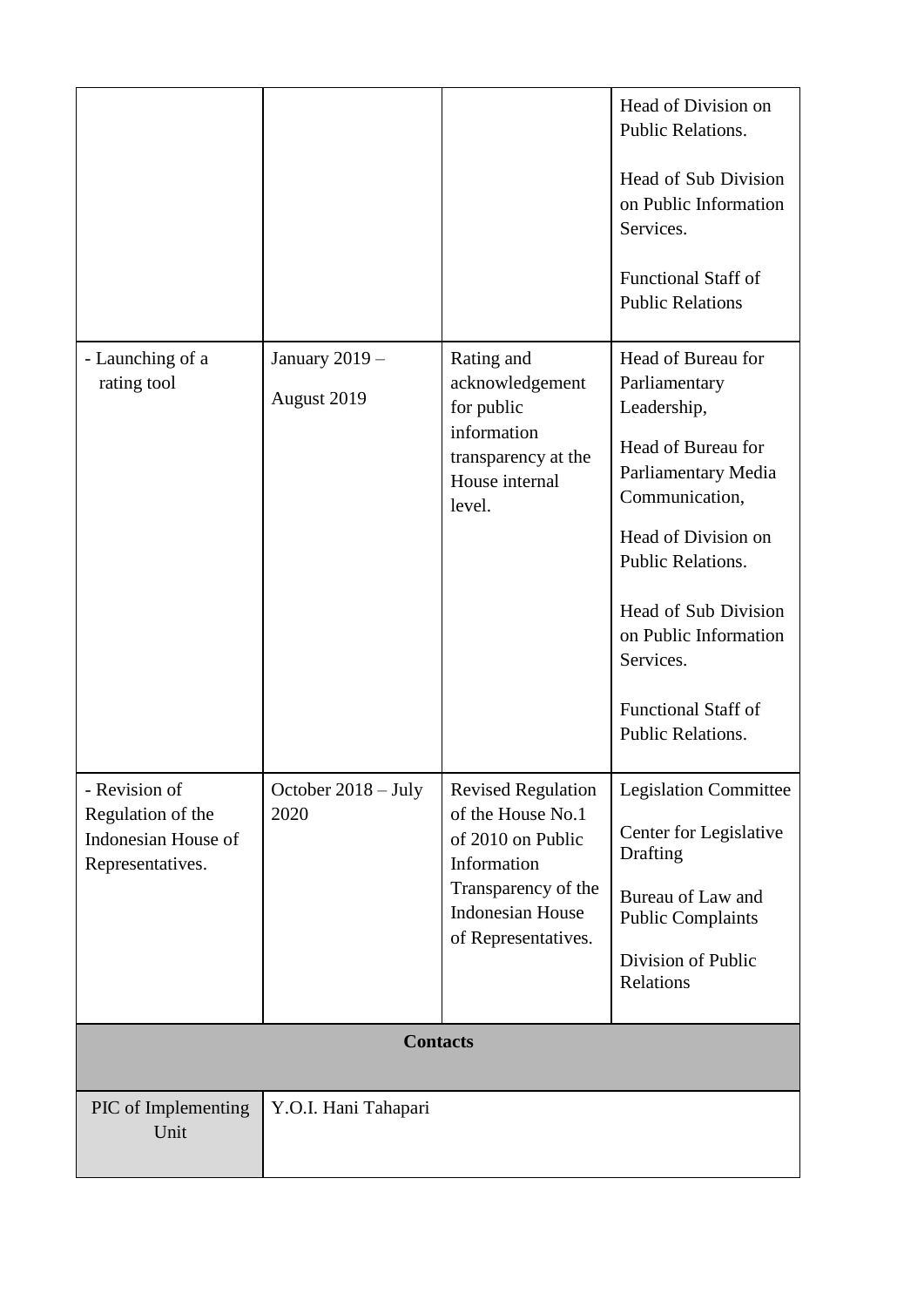|                                  | Position, Department                                                           | Head of Bureau for Parliamentary Media Communication |
|----------------------------------|--------------------------------------------------------------------------------|------------------------------------------------------|
| <b>Email and Phone</b><br>Number |                                                                                | y.tahapari@dpr.go.id<br>081283812888                 |
| Other<br>actors<br>involved      | Govt actors<br>involved,                                                       | National Commission on Public Information            |
|                                  | CSO <sub>s</sub> ,<br>private<br>sector,<br>multilateral,<br>working<br>groups | <b>IPC</b>                                           |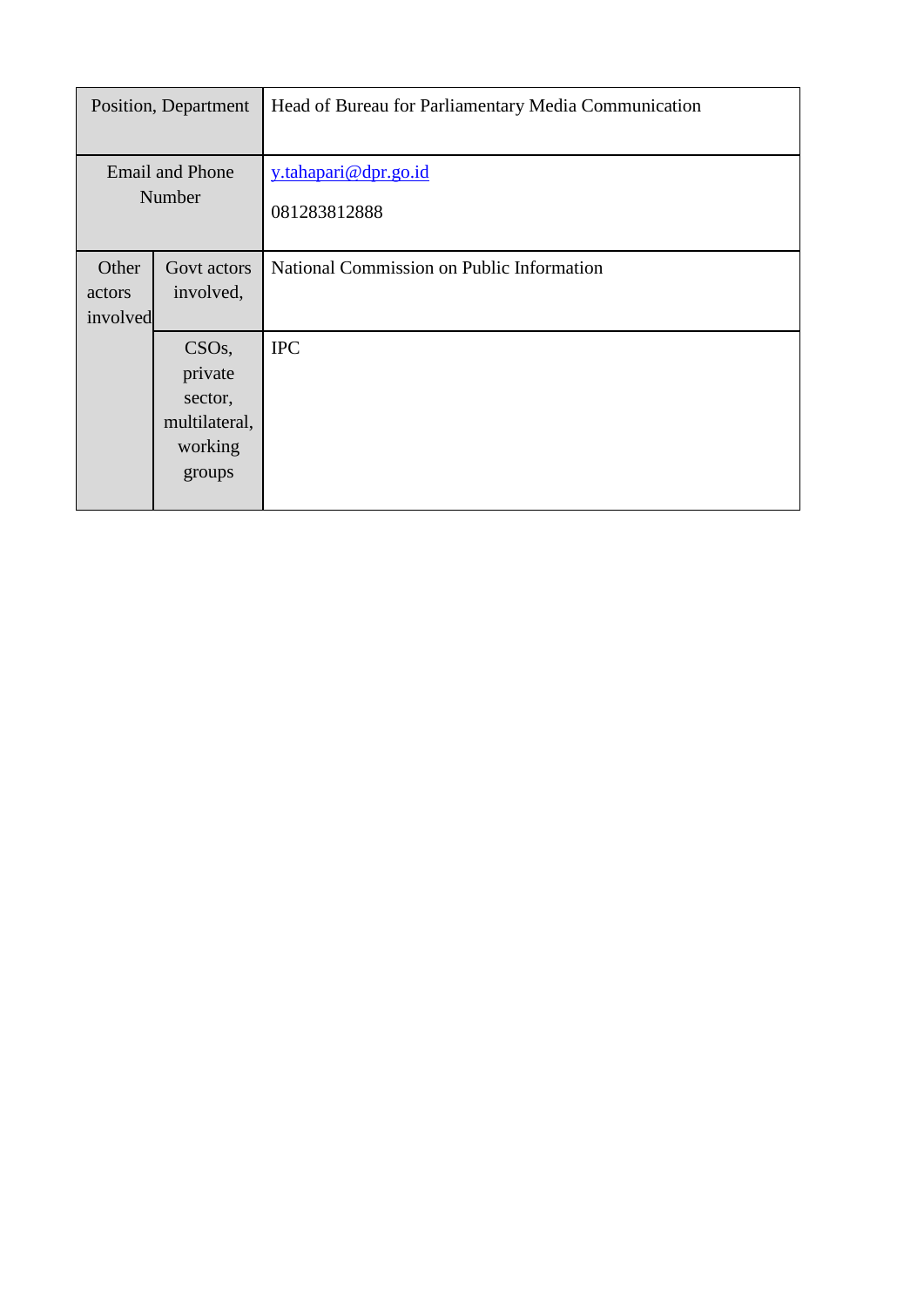| <b>Commitment 4</b>                                                           |                                                                                                                                                                                                                                                                                                                                                                                                                                                                                                                                                                                                                                                                                                                                                 |  |  |
|-------------------------------------------------------------------------------|-------------------------------------------------------------------------------------------------------------------------------------------------------------------------------------------------------------------------------------------------------------------------------------------------------------------------------------------------------------------------------------------------------------------------------------------------------------------------------------------------------------------------------------------------------------------------------------------------------------------------------------------------------------------------------------------------------------------------------------------------|--|--|
|                                                                               | Formulation of the Open Parliament Indonesia Roadmap                                                                                                                                                                                                                                                                                                                                                                                                                                                                                                                                                                                                                                                                                            |  |  |
|                                                                               | E.g. 30 September $2018 - 31$ August 2020                                                                                                                                                                                                                                                                                                                                                                                                                                                                                                                                                                                                                                                                                                       |  |  |
| Leading Implementing<br>Actor/Unit                                            | Leaders of the Indonesian House of Representatives,<br>(a)<br>The Household Committee,<br>(b)<br>Committee for Inter-Parliamentary Cooperation,<br>(c)<br>Secretary General of the Indonesian House of Representatives,<br>(d)<br>Legislative Expertise Agency,<br>(e)<br>Bureau for PR and Parliamentary Communications<br>(f)<br>Bureaus of Sessions,<br>(g)<br>Bureau for Law and Public Complaints,<br>(h)<br>Bureau of the Committee for Inter-Parliamentary Cooperation,<br>(i)<br>Research Center,<br>(i)<br>Archive and Museum Division<br>(k)<br><b>IT Division</b><br>$\left( \mathrm{l}\right)$                                                                                                                                      |  |  |
|                                                                               | <b>Description of Commitment</b>                                                                                                                                                                                                                                                                                                                                                                                                                                                                                                                                                                                                                                                                                                                |  |  |
| What issues of public<br>interest will be<br>discussed by this<br>commitment? | Parliamentary transparency is implemented based of the<br>parliament's capacity and public expectation of the parliament<br>in terms of participation, transparency, and accountability<br>So far, the mapping of public demands for parliamentary<br>services to improve public participation, transparency, and<br>accountability, is yet to be mainstreamed.<br>The majority of current research on public perspective of<br>parliamentary performance is conducted by Poltracking and<br>CSIS.<br>In the context of working towards transparency, participation,<br>and accountability, these research papers have focused mainly<br>on measuring impacts rather than the collection of supporting<br>data for parliamentary policy-making. |  |  |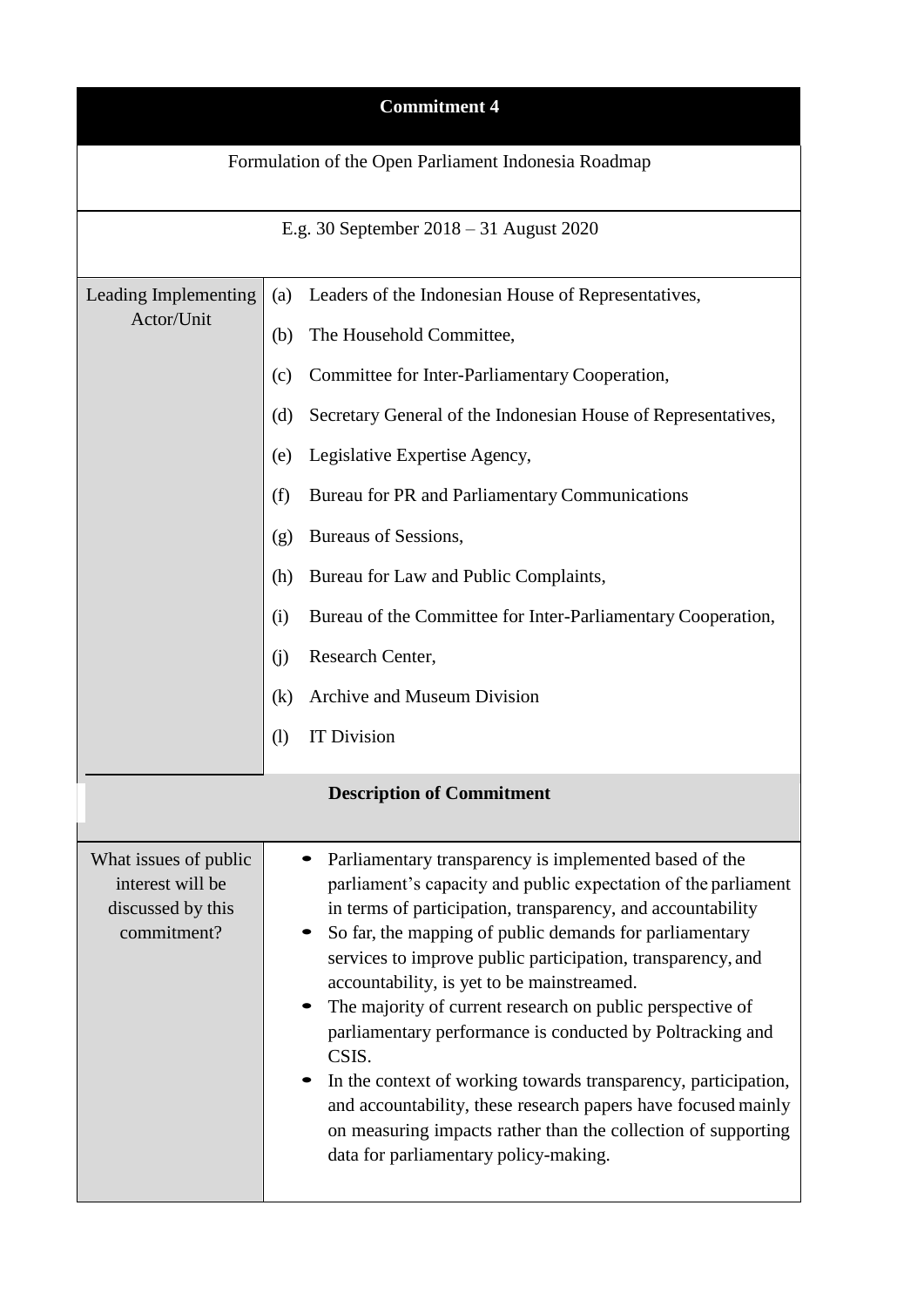| What is the<br>commitment?                                                                                | Formulating the Open Parliament Indonesia (OPI) Roadmap<br>for the next 5 years. This Roadmap will be used in the<br>formulation of OPI National Action Plan in the future.                                                                                                                                                                                                                                                                                                                                                                                                                                                                                                                                                                                                                                               |  |  |
|-----------------------------------------------------------------------------------------------------------|---------------------------------------------------------------------------------------------------------------------------------------------------------------------------------------------------------------------------------------------------------------------------------------------------------------------------------------------------------------------------------------------------------------------------------------------------------------------------------------------------------------------------------------------------------------------------------------------------------------------------------------------------------------------------------------------------------------------------------------------------------------------------------------------------------------------------|--|--|
| How does the<br>commitment<br>contribute to the<br>resolution of current<br>issues of public<br>interest? | The Roadmap is a set of recommendations for the resolutions<br>of challenges facing the parliament in promoting political<br>transparency, participation and accountability.<br>Recommendations that are formulated based on field mapping<br>and public expectation will provide strong legitimacy in<br>building the parliamentary capacity in the delivery of public<br>transparency, accountability, and participation.<br>The targeted milestones are as follows:<br><b>O</b> A baseline survey on public demand for parliamentary<br>information<br><b>O</b> Assessment on the "enabling environment" of<br>parliamentary transparency.<br><b>O</b> Availability of a open parliament Indonesia roadmap<br>document.<br><b>O</b> The adoption of Open Parliament Indonesia roadmap<br>by implementing stakeholders. |  |  |
| How is this<br>commitment relevant<br>with the OGP values?                                                | This commitment will promote public participation in the<br>formulation of policies on improving the management of<br>parliamentary participation, transparency, and accountability.<br>This commitment will also improve the parliament's<br>accountability of its institutional capacity-building.<br>This commitment will also make available more information<br>on parliamentary database in the formulation of internal<br>policies on institutional capacity-building.                                                                                                                                                                                                                                                                                                                                             |  |  |
| Consistency with<br>Government Work<br>Plan                                                               | The implementation of this commitment is in line with the<br>"modern parliament" initiative taken by the Indonesian House<br>of Representatives, of which one of the indicators is<br>representation. The mapping of parliamentary internal<br>requirements based on public commentary is part of the<br>implementation of the representation function.                                                                                                                                                                                                                                                                                                                                                                                                                                                                   |  |  |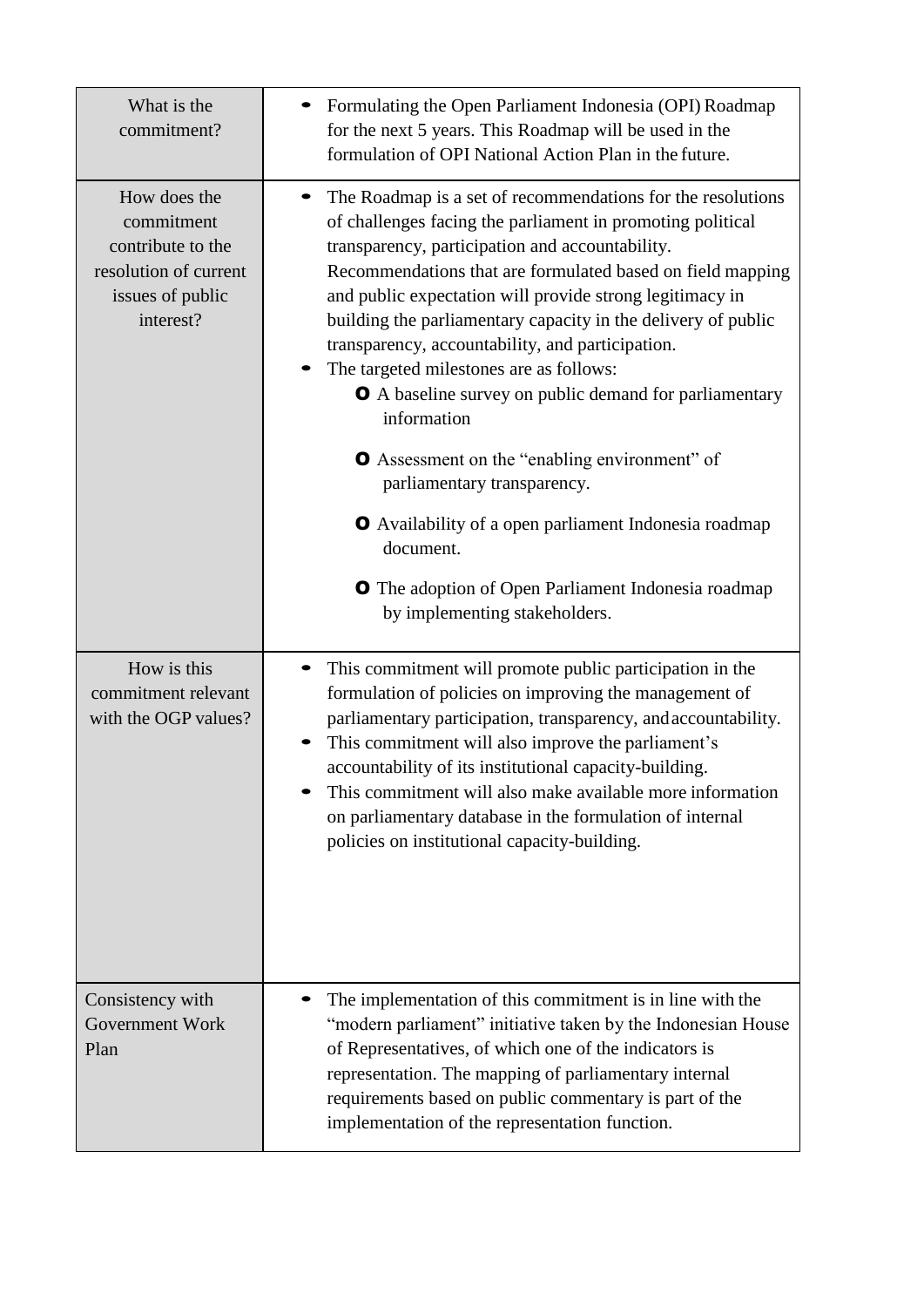| Additional<br>Information                     |                                 |                                                                           |                                                                                                                                                                                                                                                                                                                                                                                                                                                                    |
|-----------------------------------------------|---------------------------------|---------------------------------------------------------------------------|--------------------------------------------------------------------------------------------------------------------------------------------------------------------------------------------------------------------------------------------------------------------------------------------------------------------------------------------------------------------------------------------------------------------------------------------------------------------|
| <b>Milestone Activities</b><br>and Verifiable | <b>Period</b>                   | Output                                                                    | <b>Actors Involved</b>                                                                                                                                                                                                                                                                                                                                                                                                                                             |
| <b>Delivery Methods</b>                       |                                 |                                                                           |                                                                                                                                                                                                                                                                                                                                                                                                                                                                    |
| A baseline survey on<br>constituents          | October 2018-<br>September 2019 | A baseline survey<br>on public demand<br>for parliamentary<br>information | Secretary General of<br>the Indonesian House<br>of Representatives,<br>Head of the House of<br>Representatives'<br>Expertise Agency,<br><b>Deputy Secretary</b><br>General on Sessions,<br>Head of Bureau for<br>Parliamentary<br>Leadership,<br>Head of Bureau for<br><b>Parliamentary News</b><br>and Media<br>Communication,<br>1 <sup>st</sup> Head of Bureau on<br>Sessions,<br>2 <sup>nd</sup> Head of Bureau on<br>Sessions,<br>Head of Research<br>Center, |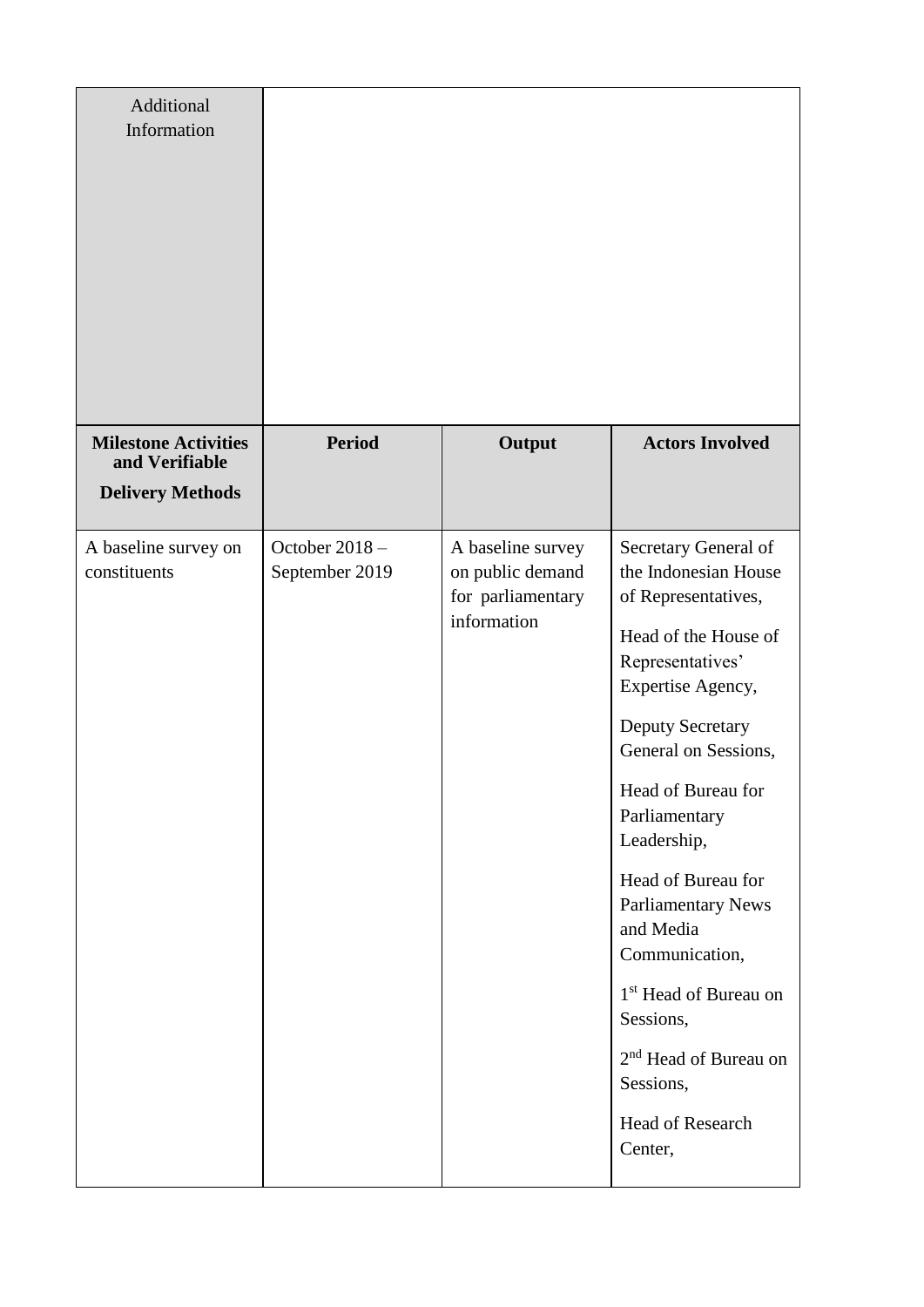|                                        |                              |                                                         | Researcher,<br><b>Functional Staff of</b><br>Public Relations,<br>IPC, PSHK, WFD.                                                                                                                                                                                                                                                                                                                                                                                                    |
|----------------------------------------|------------------------------|---------------------------------------------------------|--------------------------------------------------------------------------------------------------------------------------------------------------------------------------------------------------------------------------------------------------------------------------------------------------------------------------------------------------------------------------------------------------------------------------------------------------------------------------------------|
| Formulation of the<br>roadmap document | January 2018-<br>August 2020 | <b>Open Parliament</b><br>Indonesia Roadmap<br>document | Secretary General of<br>the Indonesian House<br>of Representatives,<br>Head of the House of<br>Representatives'<br>Expertise Agency,<br>Deputy Secretary<br>General on Sessions,<br>Head of Bureau for<br>Parliamentary<br>Leadership,<br>Head of Bureau of the<br>Committee for Inter-<br>Parliamentary<br>Cooperation,<br>Head of Bureau for PR<br>and and Parliamentary<br>Communications,<br>1 <sup>st</sup> Head of Bureau on<br>Sessions,<br>2 <sup>nd</sup> Head of Bureau on |
|                                        |                              |                                                         | Sessions,<br>Head of Research<br>Center,<br>Researcher,<br><b>Functional Staff of</b><br>Public Relations,<br>IPC, PSHK, WFD.                                                                                                                                                                                                                                                                                                                                                        |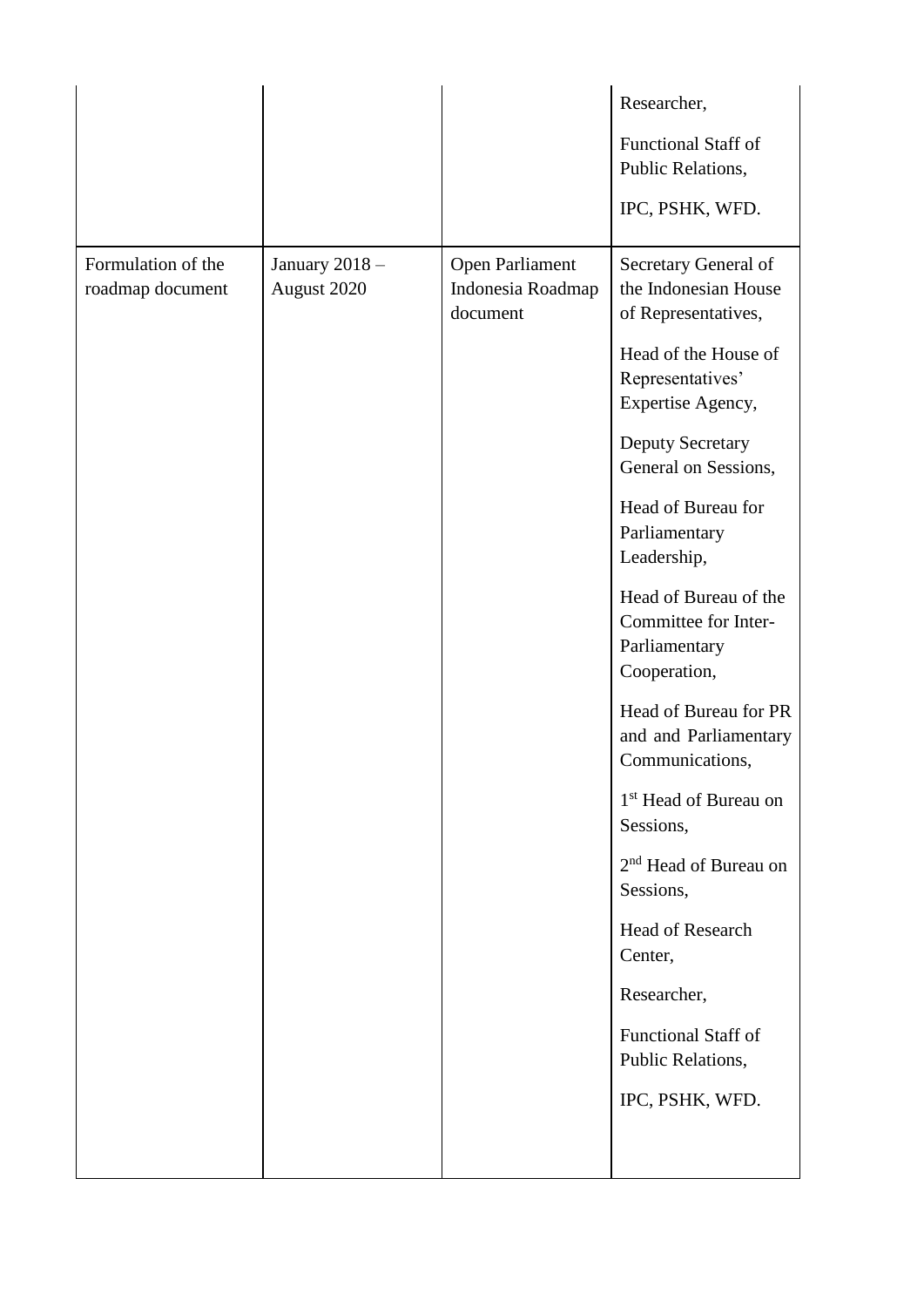| Discussions on Open<br>Parliament Indonesia<br>Roadmap | October 2018-<br>June/July 2020             | Adoption of the<br>Open Parliament<br>Indonesia Roadmap<br>by implementing<br>stakeholders. | Leaders of the House,<br>The Household<br>Committee,<br>Committee for Inter-<br>Parliamentary<br>Cooperation,<br>Secretary General of<br>the Indonesian House,<br>Head of the House of<br>Representatives'<br>Expertise Agency,<br>Bureau for PR and<br>Parliamentary<br>Communications,<br><b>Bureau of Committee</b><br>for Inter-Parliamentary<br>Cooperation,<br>1 <sup>st</sup> Head of Bureau on<br>Sessions,<br>2 <sup>nd</sup> Head of Bureau on<br>Sessions,<br>Head of Research<br>Center,<br>Researcher,<br><b>Functional Staff of</b><br>Public Relations,<br>IPC, PSHK, WFD. |
|--------------------------------------------------------|---------------------------------------------|---------------------------------------------------------------------------------------------|-------------------------------------------------------------------------------------------------------------------------------------------------------------------------------------------------------------------------------------------------------------------------------------------------------------------------------------------------------------------------------------------------------------------------------------------------------------------------------------------------------------------------------------------------------------------------------------------|
|                                                        | <b>Contacts</b>                             |                                                                                             |                                                                                                                                                                                                                                                                                                                                                                                                                                                                                                                                                                                           |
|                                                        |                                             |                                                                                             |                                                                                                                                                                                                                                                                                                                                                                                                                                                                                                                                                                                           |
| PIC of Implementing<br>Unit                            | Djaka Dwi Winarko                           |                                                                                             |                                                                                                                                                                                                                                                                                                                                                                                                                                                                                                                                                                                           |
| Position, Department                                   | Head of Bureau for Parliamentary Leadership |                                                                                             |                                                                                                                                                                                                                                                                                                                                                                                                                                                                                                                                                                                           |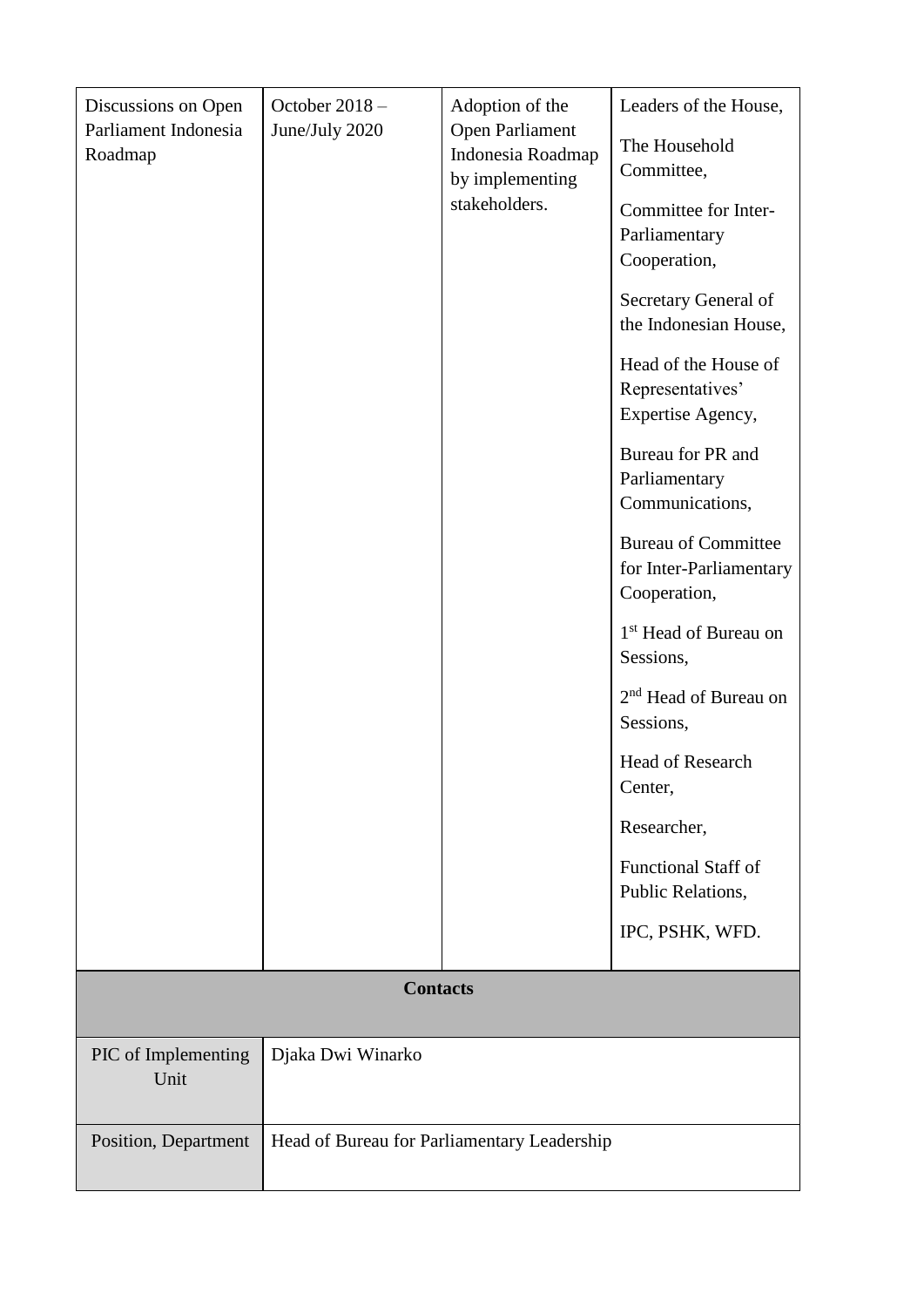| <b>Email and Phone</b><br>Number |                    | djakawinarko@dpr.go.id<br>08128308305 |
|----------------------------------|--------------------|---------------------------------------|
| Other                            | Govt actors        | OGI                                   |
| actors<br>involve                | involved,          |                                       |
| d                                | CSO <sub>s</sub> , | IPC, PSHK, WFD                        |
|                                  | private<br>sector, |                                       |
|                                  | multilateral,      |                                       |
|                                  | working            |                                       |
|                                  | groups             |                                       |
|                                  |                    |                                       |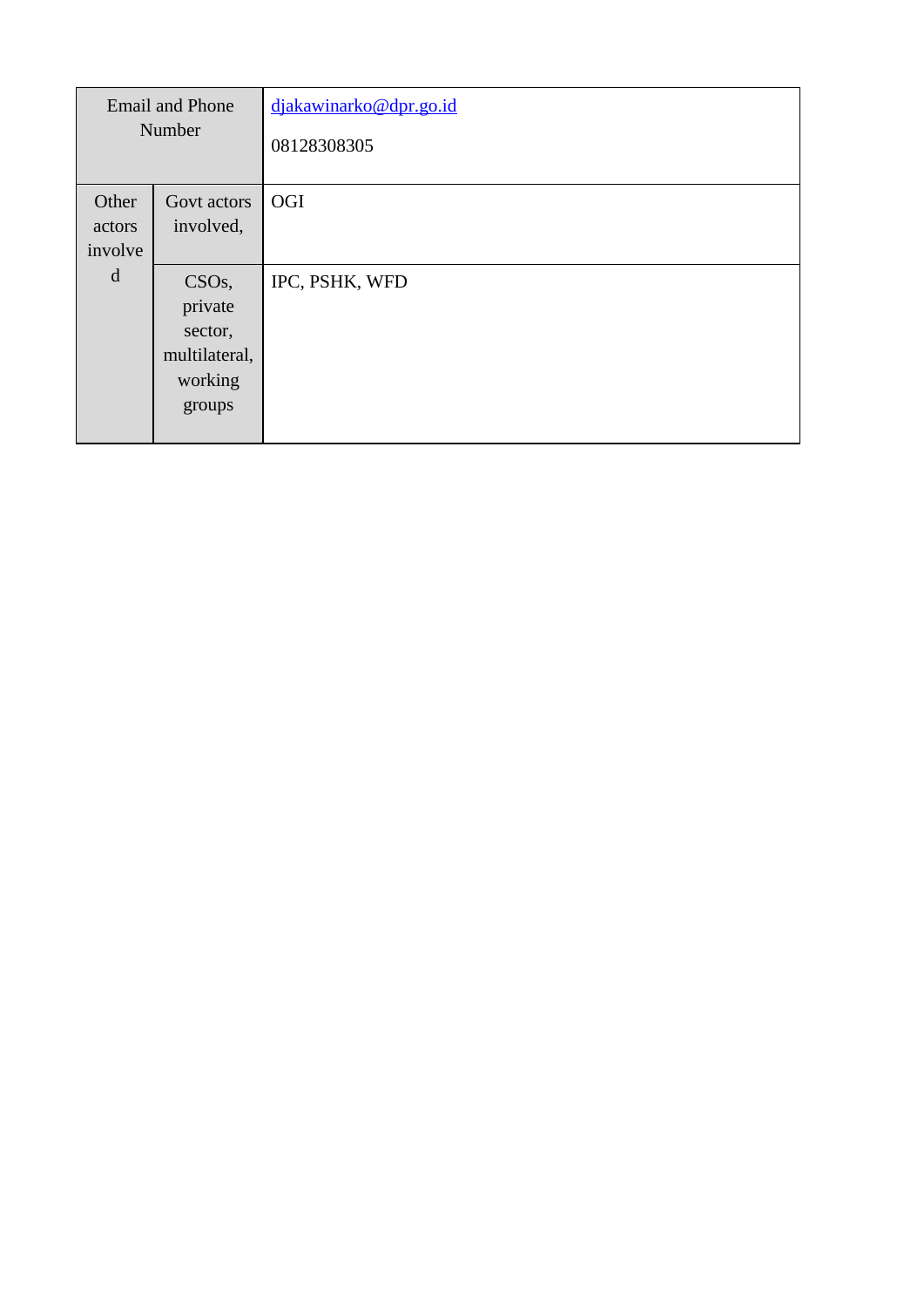| <b>Commitment 5</b>                                                                                       |                                                                                                                                                                                                                                                                                                                                                                                                                                      |  |  |
|-----------------------------------------------------------------------------------------------------------|--------------------------------------------------------------------------------------------------------------------------------------------------------------------------------------------------------------------------------------------------------------------------------------------------------------------------------------------------------------------------------------------------------------------------------------|--|--|
| Establishing the Open Parliament Indonesia Institution                                                    |                                                                                                                                                                                                                                                                                                                                                                                                                                      |  |  |
|                                                                                                           | E.g. 30 September 2018 - 30 June 2020                                                                                                                                                                                                                                                                                                                                                                                                |  |  |
| Leading Implementing<br>Actor/Unit                                                                        | Leaders of the House,<br>Leaders of the Factions,<br>The Household Committee,<br>Committee for Inter-Parliamentary Cooperation,<br>Secretary General of the Indonesian House of<br>Representatives,<br>The House of Representatives' Expertise Agency,<br><b>Chief Inspector</b><br>Deputy Secretary General for Administration,<br>Bureau for PR and Parliamentary Communications.<br>IPC, WFD.<br><b>Description of Commitment</b> |  |  |
| What issues of public<br>interest will be<br>discussed by this<br>commitment?                             | The Open Parliament Institution is the main implementing<br>unit of the National Action Plan. Today, the Indonesian<br>House of Representatives is yet to assign an institution that<br>will implement the Open Parliament Indonesia Action Plan.                                                                                                                                                                                    |  |  |
| What is the<br>commitment?                                                                                | Establishing the Open Parliament Indonesia, which shall<br>include Members of the Indonesian House, as well as<br>representatives from the Secretariat General of the House<br>and civil societies.                                                                                                                                                                                                                                  |  |  |
| How does the<br>commitment<br>contribute to the<br>resolution of current<br>issues of public<br>interest? | The availability of an OPI Secretariat will ensure the<br>implementation of action plan and provision of budget and<br>supporting resources. This shall include the action plan<br>implementing mechanism.                                                                                                                                                                                                                           |  |  |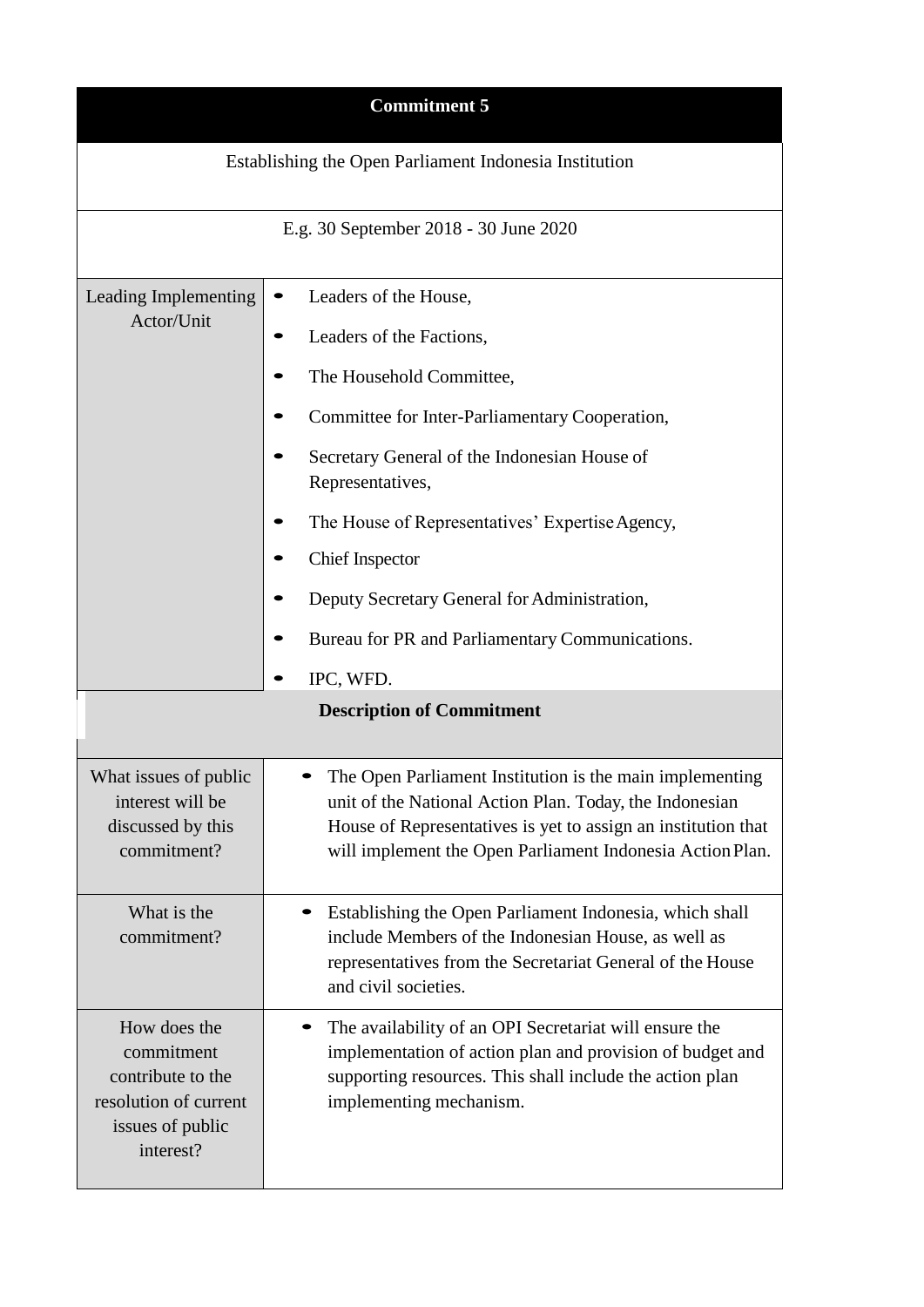| How is this<br>commitment relevant<br>with the OGP values?               | This commitment will provide more opportunities and promote<br>more public participation in achieving an open parliament.<br>Meanwhile, the role of society in an open parliament will improve<br>the parliament's accountability to the public. |                                                                    |                                                                                                                                                                                                                                                                                                                                                                               |
|--------------------------------------------------------------------------|--------------------------------------------------------------------------------------------------------------------------------------------------------------------------------------------------------------------------------------------------|--------------------------------------------------------------------|-------------------------------------------------------------------------------------------------------------------------------------------------------------------------------------------------------------------------------------------------------------------------------------------------------------------------------------------------------------------------------|
| Consistency with<br><b>Government Work</b><br>Plan                       | The establishment of this institution is in line with the<br>Indonesian House's "Modern Parliament" initiative, which<br>is a representative, transparent parliament that takes full<br>advantage of information technology.                     |                                                                    |                                                                                                                                                                                                                                                                                                                                                                               |
| Additional<br>Information                                                |                                                                                                                                                                                                                                                  |                                                                    |                                                                                                                                                                                                                                                                                                                                                                               |
| <b>Milestone Activities</b><br>and Verifiable<br><b>Delivery Methods</b> | <b>Period</b>                                                                                                                                                                                                                                    | Output                                                             | <b>Actors Involved</b>                                                                                                                                                                                                                                                                                                                                                        |
| Formulation of a<br>policy paper on OPI<br>model institution             | November 2018-<br>April 2019                                                                                                                                                                                                                     | Policy paper on the<br><b>Open Parliament</b><br>model institution | Leaders of the<br>House,<br>Committee for<br>Inter-Parliamentary<br>Cooperation,<br>Secretary General,<br>The House of<br>Representatives'<br>Expertise Agency,<br>Bureau for<br>Parliamentary<br>Leadership,<br>Bureau for the<br>Committee for<br>Inter-Parliamentary<br>Cooperation,<br>Bureau for Law and<br>Public Complaints,<br>Research Center,<br><b>IPC</b><br>WFD. |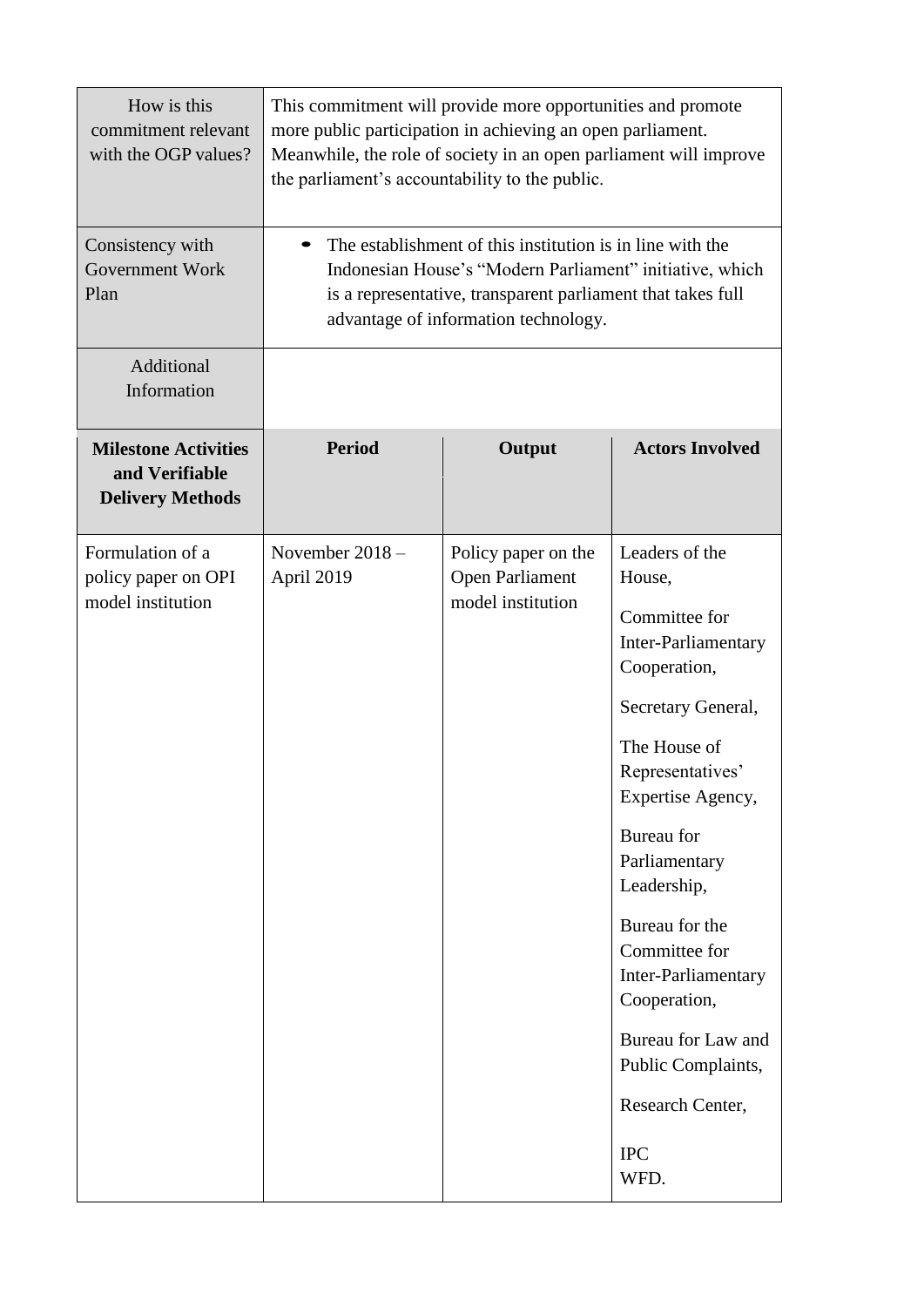| Formulation of a<br>Decree of the<br>Organizational<br><b>Structure of Open</b><br>Parliament Indonesia<br>based on the<br>principles of<br>collaboration and co-<br>creation | January - March<br>2019 | A Decree of the<br>Organizational<br><b>Structure of Open</b><br>Parliament<br>Indonesia based on<br>the principles of<br>collaboration and<br>co-creation | Secretary General,<br>The House of<br>Representatives'<br>Expertise Agency,<br><b>Deputy Secretary</b><br>General for<br>Sessions,<br>Bureau for<br>Parliamentary<br>Leadership,<br>Bureau for PR and<br>Parliamentary<br>Communications,<br>Bureau for Law and<br>Public Complaints,<br>IPC.                                                                                                                         |
|-------------------------------------------------------------------------------------------------------------------------------------------------------------------------------|-------------------------|------------------------------------------------------------------------------------------------------------------------------------------------------------|-----------------------------------------------------------------------------------------------------------------------------------------------------------------------------------------------------------------------------------------------------------------------------------------------------------------------------------------------------------------------------------------------------------------------|
| Formulation of the<br><b>OPI</b> implementation<br>mechanism                                                                                                                  | January - March<br>2019 | An Open Parliament<br>implementation<br>mechanism, starting<br>from planning,<br>implementation,<br>evaluation, and<br>mutually-agreed<br>decision-making. | <b>Deputy Secretary</b><br>General for<br>Sessions,<br>Bureau for<br>Parliamentary<br>Leadership,<br>Bureau for PR and<br>Parliamentary<br>Communications,<br>1 <sup>st</sup> Head of Bureau<br>for Sessions,<br>2 <sup>nd</sup> Head of Bureau<br>for Sessions,<br>Head of Data and<br><b>Information Center,</b><br>Head of Division on<br>Public Relations,<br>Head of Division of<br>Organization,<br>System, and |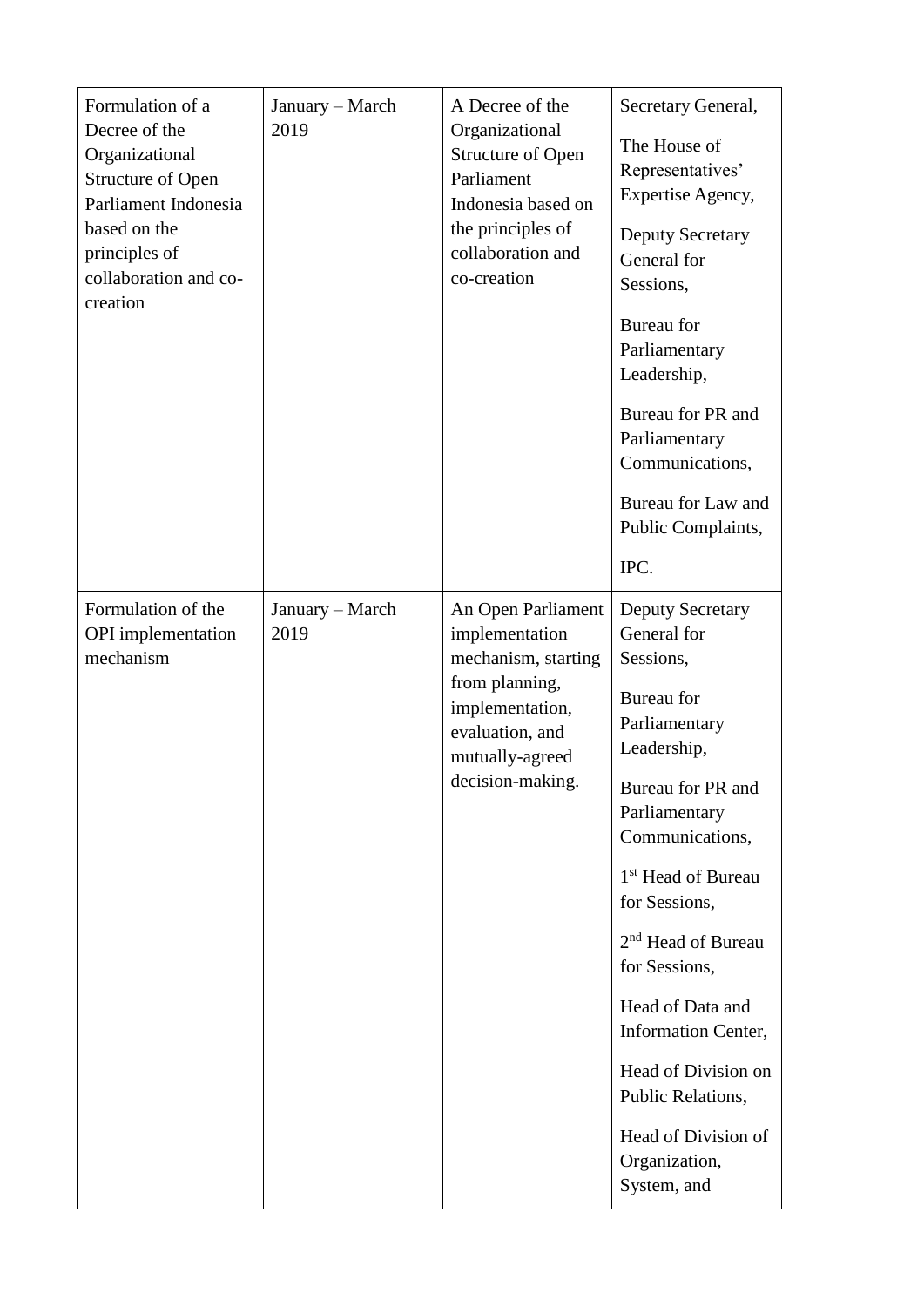|                                                     |                                                                |                                   |                                                                                                       | Procedures,<br>Head of Division on<br>Archive and<br>Museum,<br>Head of Sub<br>Division on Public<br>Information Service,<br><b>Functional Staff of</b><br>Public Relations,<br>OPI team |  |
|-----------------------------------------------------|----------------------------------------------------------------|-----------------------------------|-------------------------------------------------------------------------------------------------------|------------------------------------------------------------------------------------------------------------------------------------------------------------------------------------------|--|
| - Monitoring and<br>evaluation.<br>- Making reports |                                                                | April - July 2019                 | Regular Open<br>Parliament<br><b>Indonesia Reports</b><br>Monitoring and<br>evaluation<br>development | <b>OPI</b> Secretariat.<br>Chief Inspector                                                                                                                                               |  |
| <b>Contacts</b>                                     |                                                                |                                   |                                                                                                       |                                                                                                                                                                                          |  |
|                                                     | PIC of the<br>Damayanti<br><b>Implementing Unit</b>            |                                   |                                                                                                       |                                                                                                                                                                                          |  |
|                                                     | Deputy Secretary General for Sessions,<br>Position, Department |                                   |                                                                                                       |                                                                                                                                                                                          |  |
| <b>Email and Phone</b><br>Number                    |                                                                | damayanti@dpr.go.id<br>0811804672 |                                                                                                       |                                                                                                                                                                                          |  |
| Other<br>actors<br>involved                         | Govt actors<br>involved                                        |                                   |                                                                                                       |                                                                                                                                                                                          |  |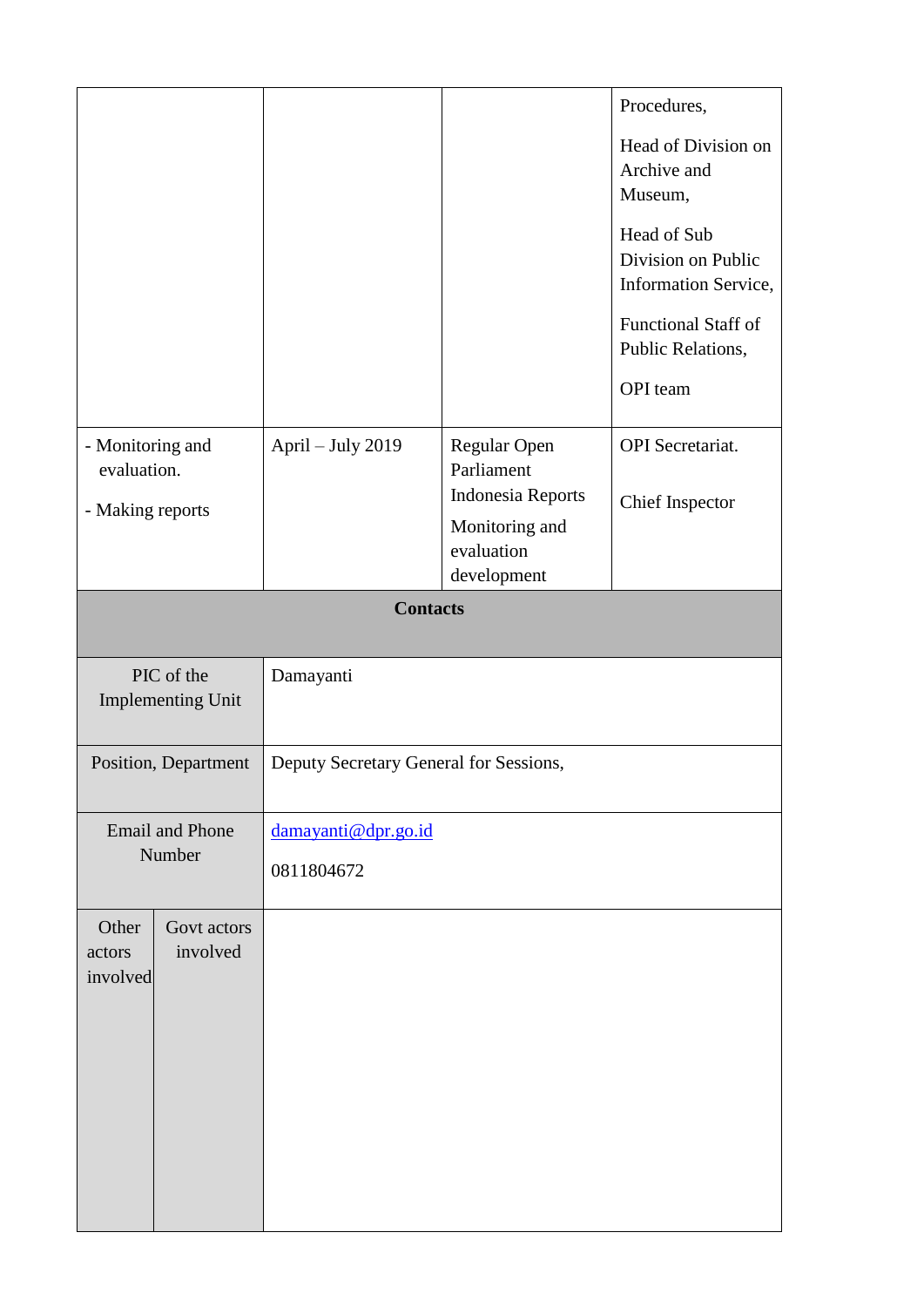| CSO <sub>s</sub> , | IPC. |
|--------------------|------|
| private            |      |
| sector,            |      |
| multilateral,      |      |
| working            |      |
| groups             |      |
|                    |      |
|                    |      |
|                    |      |
|                    |      |
|                    |      |